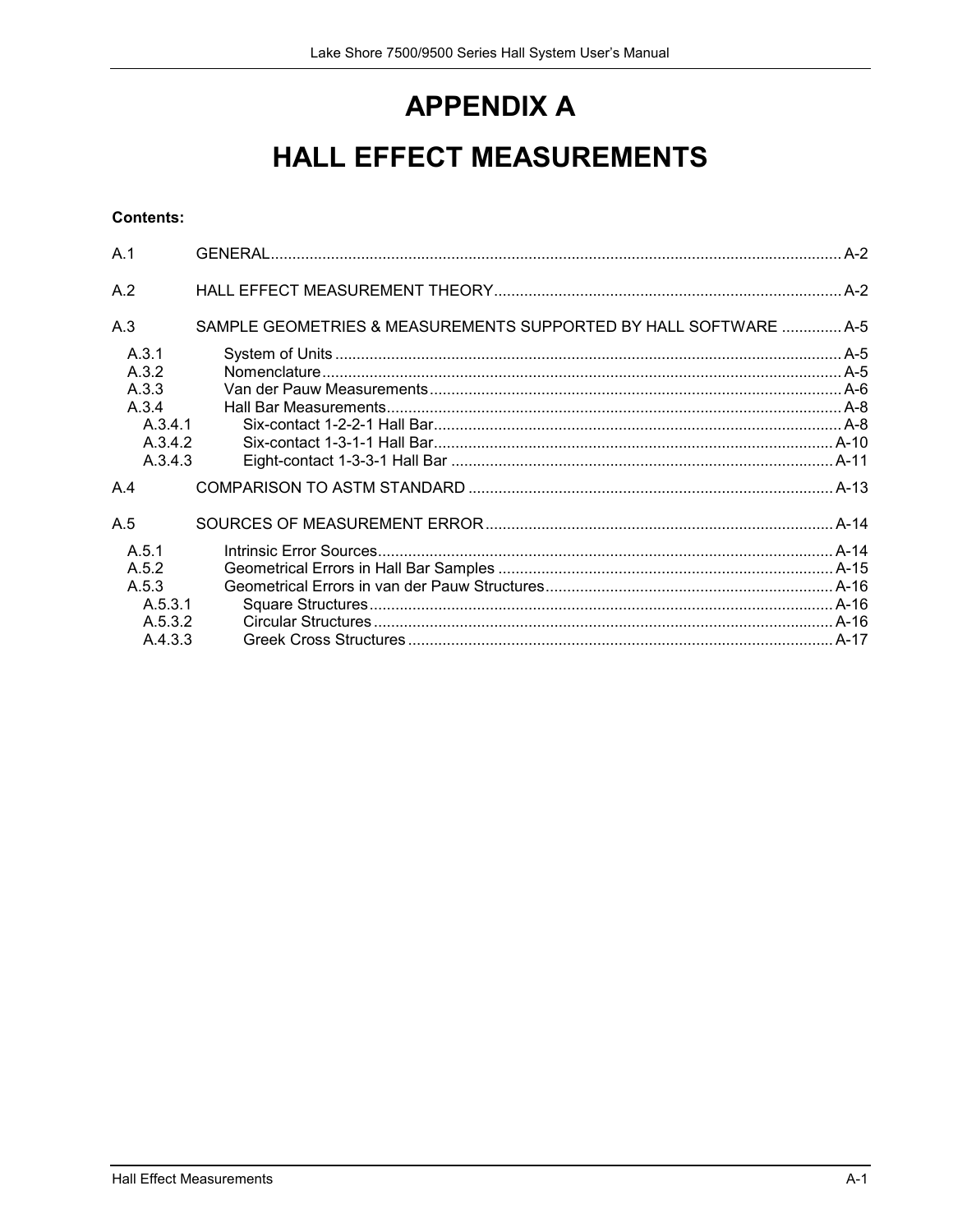## **A.1 GENERAL**

The model Hall effect system consists of a uniform slab of electrically conducting material through which a uniform current density flows in the presence of a perpendicular applied magnetic field. The Lorentz force deflects moving charge carriers to one side of the sample and generates an electric field perpendicular to both the current density and the applied magnetic field. The Hall coefficient is the ratio of the perpendicular electric field to the product of current density and magnetic field, while the resistivity is the ratio of the parallel electric field to the current density

Experimental determination of a real material's transport properties requires some significant departures from the ideal model. To begin with, one cannot directly measure the electric field or current density inside a sample. Current density is determined from the total excitation current and the sample's geometry. Electric fields are determined by measuring voltage differences between electrical contacts on the sample surface.

Electrical contacts are made of conductive material, and usually have a higher conductivity than the sample material itself. Electric current therefore tends to flow through the contacts rather than the sample, distorting the current density and electric field in the sample from the ideal. Excitation current flowing through the contacts used to measure voltage differences reduces both current density in the vicinity and the Hall field. If a contact extends across the sample in the same direction as the Hall field, it can conduct current from one side of the sample to the other, shorting out the Hall voltage and leading to an underestimate of the Hall coefficient. Finally, if pairs of contacts used in a voltage measurement are not aligned properly either perpendicular or parallel to the excitation current density, then the voltages measured will not correctly determine the perpendicular or parallel component of the electric field. To minimize these geometrical problems, one must take care with the size and placement of electrical contacts to the sample.

There are also many intrinsic physical mechanisms that alter current density and electric field behavior in a real material. Most of these relate to the thermoelectric behavior of the material in or out of a magnetic field. Some of these effects can be minimized by controlling temperature in the sample's vicinity to minimize thermal gradients across it. In addition, most errors introduced by intrinsic physical mechanisms can be canceled by reversing either the excitation current or the magnetic field and averaging measurements.

# **A.2 HALL EFFECT MEASUREMENT THEORY**

Hall effect measurements commonly use two sample geometries: (1) long, narrow Hall bar geometries and (2) nearly square or circular van der Pauw geometries. Each has advantages and disadvantages. In both types of samples, a Hall voltage is developed perpendicular to a current and an applied magnetic flux. The following is an introduction to the Hall effect and its use in materials characterization. A number of other sources are available for further information<sup>1,2,3,4</sup>

**Hall bar geometry:** Some common Hall bar geometries are shown in Figure A-1. The Hall voltage developed across an 8-contact Hall bar sample with contacts numbered as in Figure A-1 is:

$$
V_H = V_{24} = \frac{R_H B I}{t}
$$

where  $V_{24}$  is the voltage measured between the opposing contacts numbered 2 and 4,  $R_H$  is the Hall coefficient of the material, *B* is the applied magnetic flux density, *I* is the current, and *t* is the thickness of the sample (in the direction parallel to *B*). This section assumes SI units. For a given material, increase the Hall voltage by increasing *B* and *I* and by decreasing sample thickness.

The relationship between the Hall coefficient and the type and density of charge carriers can be complex, but useful insight can be developed by examining the limit  $B\rightarrow\infty$ , when:

$$
R_H = \frac{r}{q(p-n)}
$$

where *r* is the Hall scattering factor, *q* is the fundamental electric charge, *p* is the density of positive and *n* the density of negative charge carriers in the material. For the case of a material with one dominant carrier, the Hall coefficient is inversely proportional to the carrier density. The measurement implication is that the greater the density of dominant charge carriers, the smaller the Hall coefficient and the smaller the Hall voltage which must be measured. The scattering factor *r* depends on the scattering mechanisms in the material and typically lies between 1 and 2. $1,5$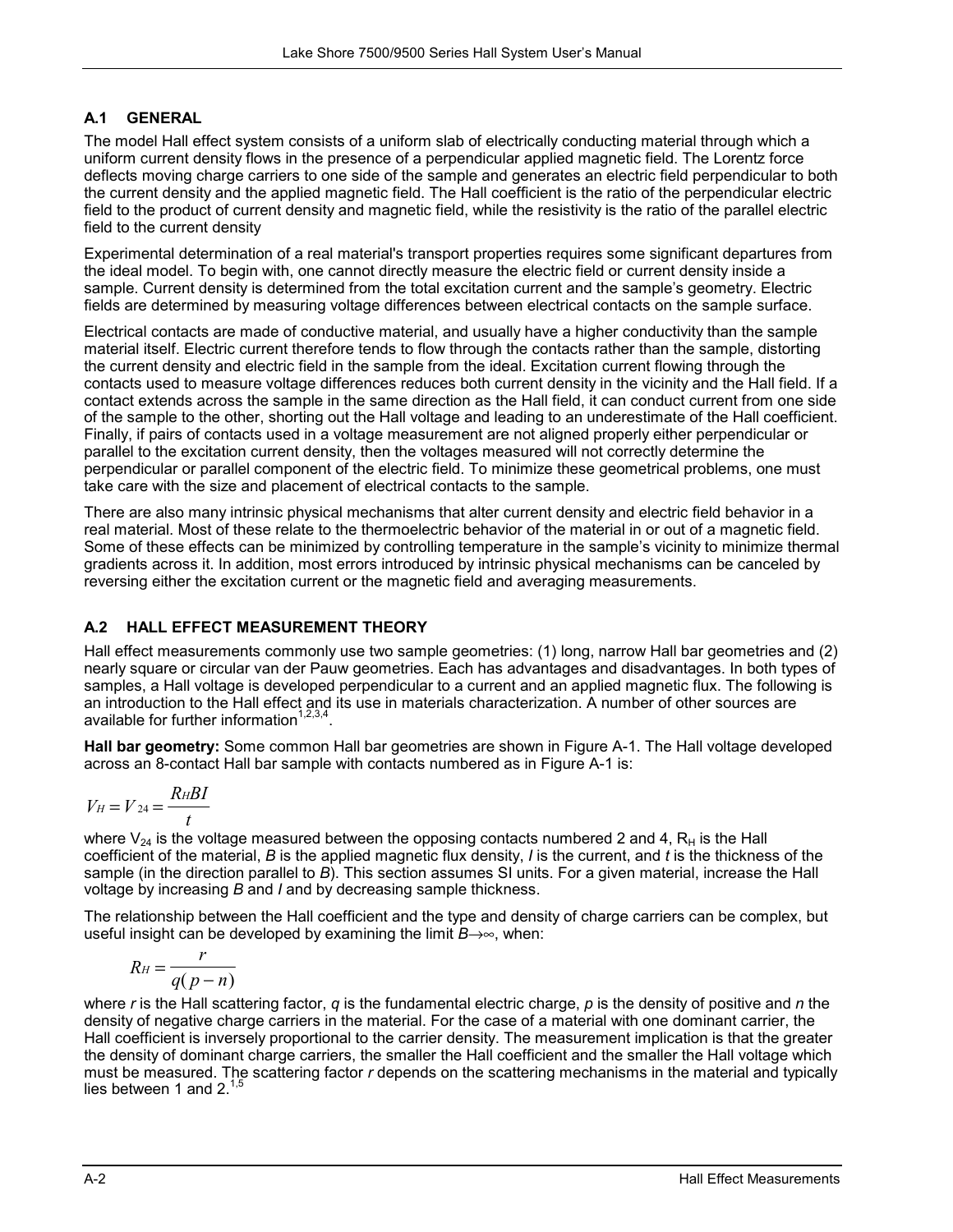Another quantity frequently of interest is the carrier mobility, defined as:  $\mu_{\rm H} \! = \! \frac{\mid\! R_H\! \mid}{\mid}$ ρ

where  $\mu_H$  is the Hall mobility and  $\rho$  is the electrical resistivity at zero magnetic flux density. The electrical resistivity can be measured by applying a current between contacts 5 and 6 of the sample shown in Figure A-1 and measuring the voltage between contacts 1 and 3, then using the formula:

$$
\rho(B) = \frac{V_{13} Wt}{I_{56} b}
$$

where *w* is the width and *t* is the thickness of the Hall bar, *b* is the distance between contacts 1-3, and *B* is the magnetic flux density at which the measurement is taken. The Hall bar is a good geometry for making resistance measurements since about half of the voltage applied across the sample appears between the voltage measurement contacts. For this reason, Hall bars of similar geometries are commonly used when measuring magnetoresistance or Hall mobility on samples with low resistances.

Disadvantages of Hall bar geometries include the following: A minimum of six contacts to make mobility measurements; accuracy of resistivity measurements is sensitive to the geometry of the sample; Hall bar width and the distance between the side contacts can be especially difficult to measure accurately. The accuracy can be increased by making contact to the sides of the bar at the end of extended arms as shown in Figure A-2. Creating such patterns can be difficult and can result in fragile samples.



**Figure A-1** Common Hall Bar Geometries. Sample thickness, t, of a thin film sample = diffusion depth or layer thickness. Contacts are black, numbered according to the standard to mount in Lake Shore sample holders.



**Figure A-2** Common van der Pauw Sample Geometries. The cross appears as a thin film pattern and the others are bulk samples. Contacts are black.

**van der Pauw geometry:** Some disadvantages of Hall bar geometries can be avoided with van der Pauw sample geometries (see Figure A-2). Van der Pauw <sup>5,6</sup> showed how to calculate the resistivity, carrier concentration, and mobility of an arbitrary, flat sample if the following conditions are met: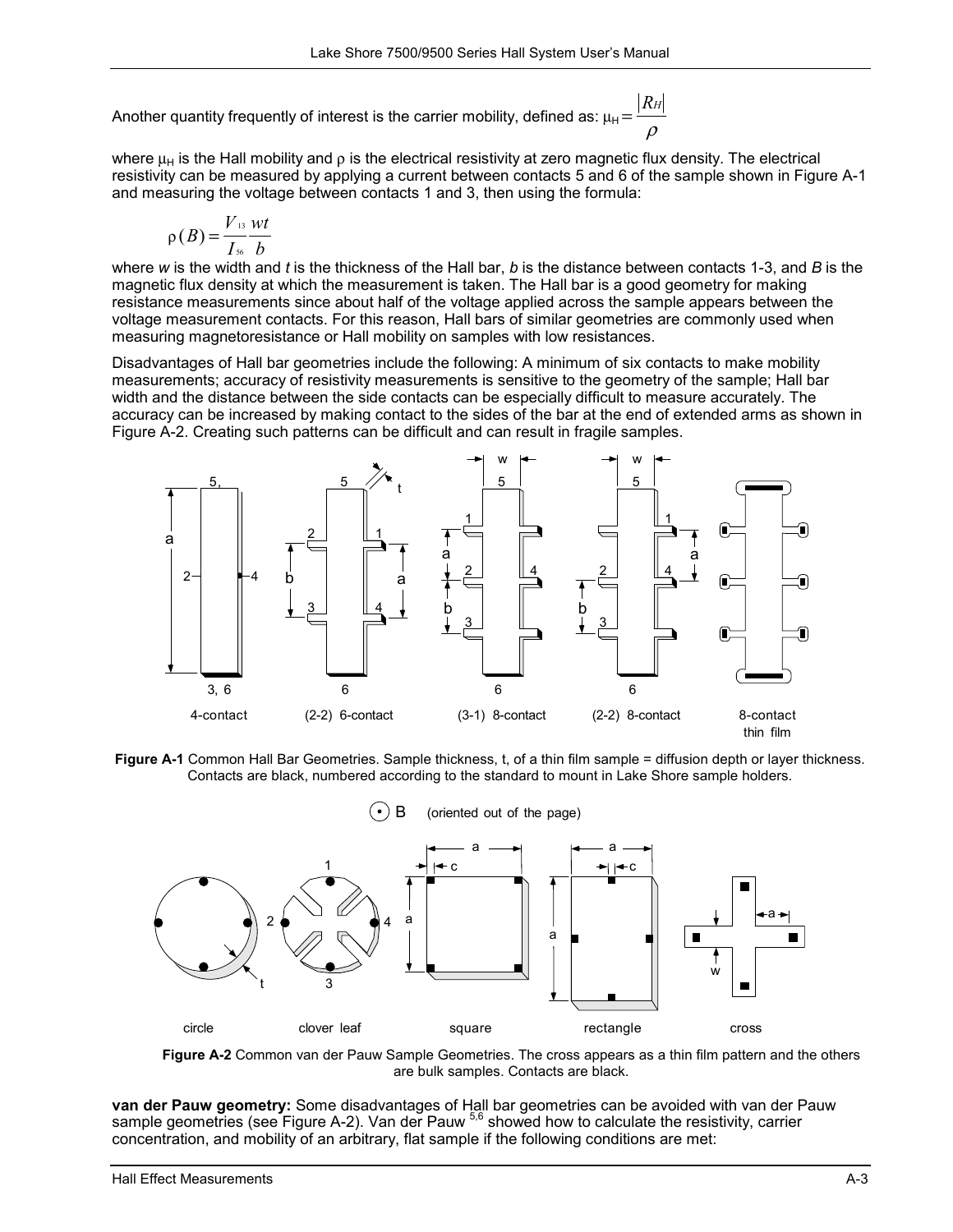- **1.** The contacts are on the circumference of the sample.
- **2.** The contacts are sufficiently small.
- **3.** The sample is of uniform thickness, and:
- **4.** The sample is singly connected (contains no isolated holes).

The resistivity of a van der Pauw sample is given by the expression:

$$
\rho = \frac{\pi t}{\ln(2)} \frac{V_{43}}{I_{12}} + \frac{V_{14}}{I_{23}}
$$

where  $V_{23}$  is defined as  $V_2$  -  $V_3$  and  $I_{12}$  indicates the current enters the sample through contact 1 and leaves through contact 2. Two voltage readings are required with the van der Pauw sample, whereas the resistivity measurement on a Hall bar requires only one. This same requirement applies to Hall coefficient measurement as well, so equivalent measurements take twice as long with van der Pauw samples.

The quantity  $F$  is a transcendental function of the ratio  $R<sub>r</sub>$ , defined as:

$$
R_r \equiv \frac{V_{43}}{I_{12}} \frac{I_{23}}{V_{14}} \equiv \frac{R_{12,43}}{R_{23,14}} \text{ or } R_r \equiv \frac{I_{12}}{V_{43}} \frac{V_{14}}{I_{23}} \equiv \frac{R_{23,14}}{R_{12,43}}
$$

whichever is **greater**, and F is found by solving the equation:

$$
\frac{R_r-1}{R_r+1} = \frac{F}{\ln(2)} \operatorname{ar} \cosh \left\{ \frac{\exp[\ln(2)/F]}{2} \right\}
$$

 $F=1$  when R<sub>r</sub>=1, which occurs with symmetrical samples like circles or squares when the contacts are equally spaced and symmetrical. The best measurement accuracy is also obtained when  $R<sub>r</sub> = 1$ .

Squares and circles are the most common van der Pauw geometries, but contact size and placement can significantly effect measurement accuracy. A few simple cases were treated by van der Pauw. Others have shown that for square samples with sides of length *a* and square or triangular contacts of size δ in the four corners, if δ/a < 0.1, then the measurement error is less than 10%<sup>6</sup>. The error is reduced by placing the contacts on square samples at the midpoint of the sides rather than in the corners<sup>7</sup>. The Greek cross shown in Figure A-2 has arms which serve to isolate the contacts from the active region. When using the Greek cross sample geometry with a/w > 1.02, less than 1% error is introduced<sup>8</sup>. A cloverleaf shaped structure like the one shown in Figure A-2 is often used for a patternable thin film on a substrate. The active area in the center is connected by four pathways to four connection pads around its perimeter. This shape makes the measurement much less sensitive to contact size, allowing for larger contact areas.

The contact size affects voltage required to pass a current between two contacts. Ideal point contacts would produce no error due to contact size, but require an enormous voltage to force the current through the infinitesimal contact area. Even with square contacts in the corners of a square sample with δ/*a* < 0.1, the ratio of the output to input voltage  $V_{43}$ ,  $V_{12}$  is on the order of 1/10. Van der Pauw sample geometries are thus much less efficient at using the available excitation voltage than Hall bars.

Advantages of van der Pauw samples: Only four contacts required. No need to measure sample widths or distances between contacts. Simple geometries can be used.

Disadvantages: Measurements take about twice as long. Errors due to contact size and placement can be significant when using simple geometries.

Mobility spectra: Hall effect measurements are usually performed at just one magnetic flux density, although polarity is reversed and the voltage readings averaged to remove some sources or error. The resulting single mobility calculated from the measurements is a weighted average of the mobilities of all carriers present in the sample. Beck and Anderson<sup>9</sup> developed a technique for interpreting magnetic flux-dependent Hall data which generates a mobility spectrum. The result is a plot of the carrier concentration of conductivity as a function of the mobility. The number of peaks appearing in a mobility spectrum indicates the number of distinct charge carriers active in the material. This powerful technique has virtually eliminated the need for destructive testing techniques such as differential profiling. An example mobility spectrum analysis performed on a GaAs/AlGaAs five-quantum-well heterostructure is shown in Figure 2-9 of their paper.

A technique combining mobility spectrum analysis and multi-carrier fitting was developed by Brugger and Kosser<sup>10</sup>, yielding some improvement. The development of quantitative mobility spectrum analysis by Antoszewski et al.<sup>2,11,12,13</sup> has produced even greater improvements in capability.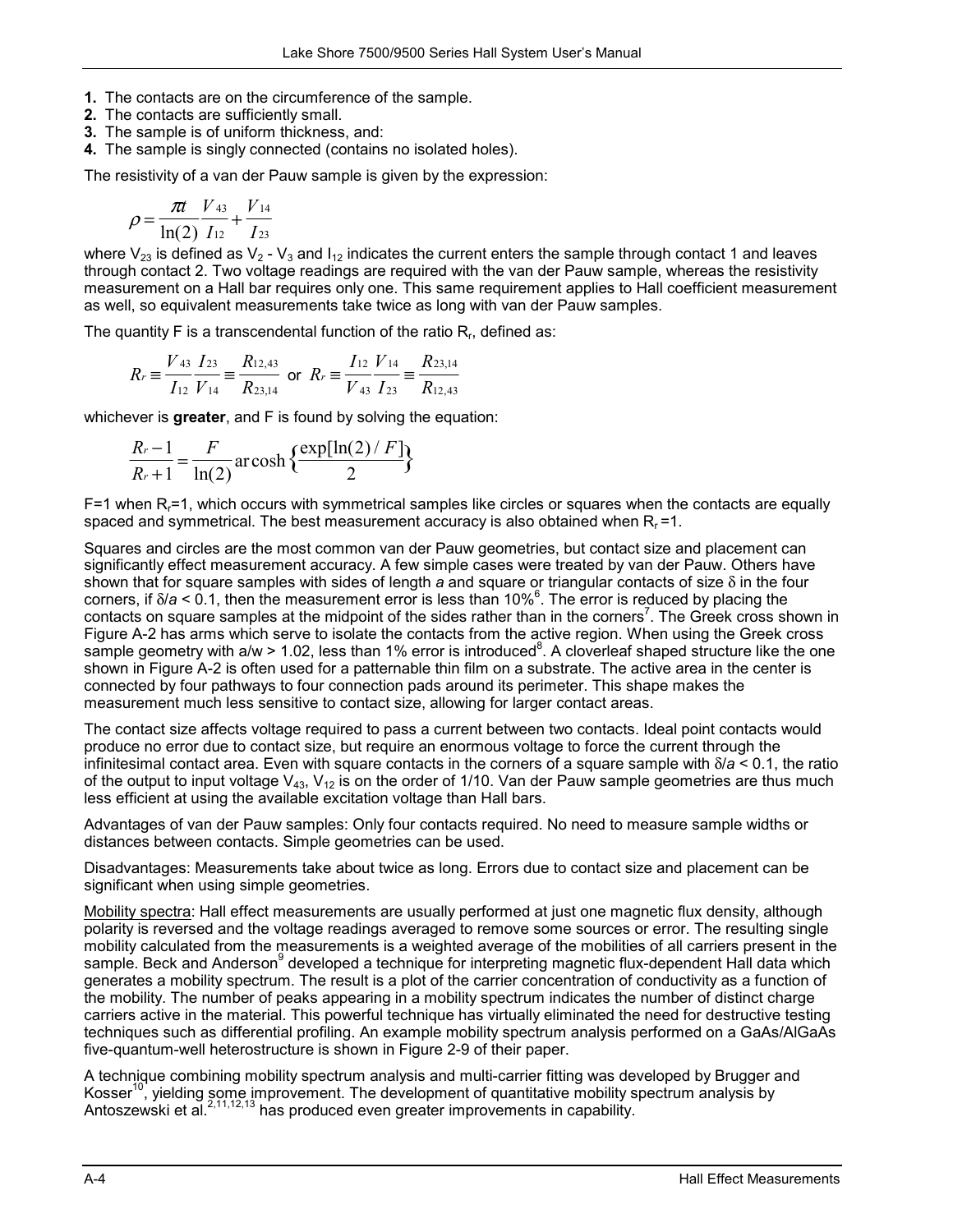## **A.3 SAMPLE GEOMETRIES AND MEASUREMENTS SUPPORTED BY IDEAS HALL SOFTWARE**

This section describes common sample geometries useful in Lake Shore's 9500 Series Hall Measurement System and formulas used to calculate resistivities, Hall coefficients, carrier concentrations, and mobilities.

## **A.3.1 System of Units**

Hall effect and magnetoresistance measurements commonly use two systems of units: the SI system and the so-called "laboratory" system. The laboratory system is a hybrid, combining elements of the SI, emu, and esu unit systems. Table A-1 lists the most common quantities, their symbols, their units in both systems, and the conversion factor between them.

| Quantity                 | Symbol   | SI                                    | $=$ Factor $x$  | Laboratory               |  |
|--------------------------|----------|---------------------------------------|-----------------|--------------------------|--|
| Capacitance              | C        | farad                                 |                 | farad                    |  |
| Carrier concentration    | c, n, p  | $m^{-3}$                              | $10^{-6}$       | $\text{cm}^{-3}$         |  |
| Charge                   | q,e      | coulomb<br>1                          |                 | coulomb                  |  |
| Conductivity (volume)    | $\sigma$ | $10 - 2$<br>(ohm m)-1                 |                 | (ohm cm) $^{-1}$         |  |
| Current                  |          | 1<br>ampere                           |                 | ampere                   |  |
| Current density          |          | $10^{-4}$<br>ampere/ $m2$             |                 | ampere/cm <sup>2</sup>   |  |
| Electric field intensity | E        | $10^{-2}$<br>volt/m                   |                 | volt/cm                  |  |
| Hall coefficient         | $R_H$    | $m^3$ /coulomb<br>10 <sup>6</sup>     |                 | cm <sup>3</sup> /coulomb |  |
| Magnetic induction       | B        | 10 <sup>4</sup><br>tesla $(= V s/m2)$ |                 | gauss                    |  |
| Mobility                 | $\mu_H$  | $m^2/V$ s                             | 10 <sup>4</sup> | $cm2/V$ s                |  |
| Electric potential       | v        | 1<br>volt                             |                 | volt                     |  |
| Resistivity              |          | ohm m                                 | 10 <sup>2</sup> | ohm cm                   |  |

**Table A- 1** Unit Systems and Conversions

|  | To use this table, 1 SI unit = (factor) x 1 laboratory unit. For example, 1 tesla = $10^4$ gauss. |  |  |  |
|--|---------------------------------------------------------------------------------------------------|--|--|--|
|--|---------------------------------------------------------------------------------------------------|--|--|--|

#### **A.3.2 Nomenclature**

The equations below appear twice - once in SI units, once in laboratory units. In all cases, voltages are measured in volts, electric currents are measured in amperes, and resistances are measured in ohms. All other measured quantities appear with their respective unit in brackets. For example, the width of a sample in SI units appears as  $w[m]$ . The equations below indicate voltages and currents as follows:

#### **VOLTAGE NOMENCLATURE**

 $\int_{kl} (\pm B)$  indicates a voltage difference  $V_k - V_l$  measured between terminals *k* and *l*. Terminal *i* is connected to the

excitation current source and terminal *j* is connected to the current sink.

superscript  $\pm$ . Indicates the sign of the excitation current supplied by the current source.  $\pm$ B indicates the sign of the applied magnetic induction *B*, measured in the direction shown on the drawings.

*ample:*  $V_{56,12}^{-}(+B)$  indicates a voltage difference  $V_1-V_2$  measured while a negative current was supplied by a current source at terminal 5 and flowed to terminal 6, in the presence of a positive applied magnetic induction.

## **CURRENT NOMENCLATURE**

 $(\pm\, B)$  indicates a current flowing from terminal *i* to terminal *j* of polarity given by the superscript  $\pm$  and with the indicated magnetic field polarity.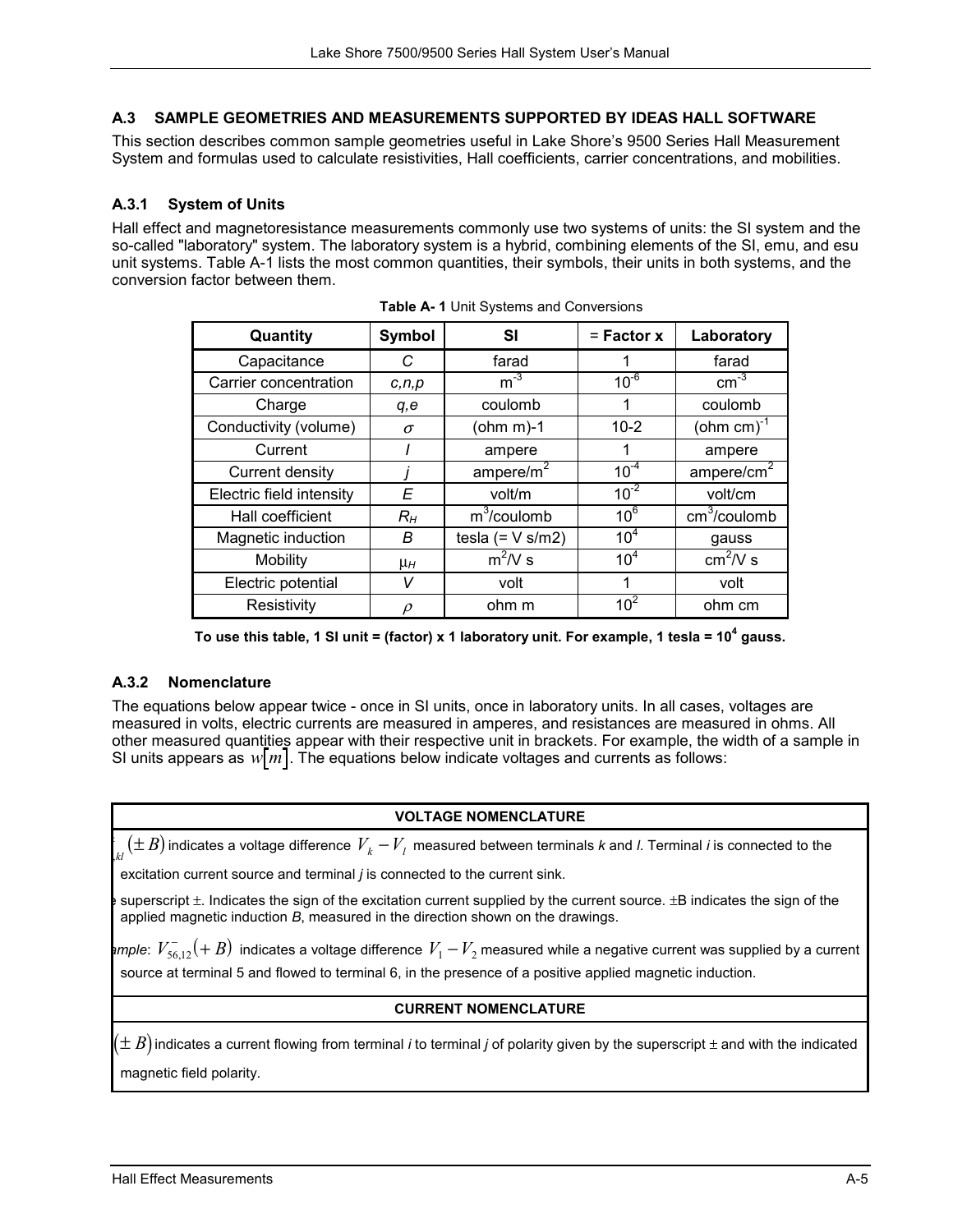## **A.3.3 Van der Pauw Measurements**

The van der Pauw structure is probably the most popular Hall measurement geometry, primarily because it requires fewer geometrical measurements of the sample. In 1958, van der Pauw<sup>13</sup> solved the general problem of the potential in a thin conducting layer of arbitrary shape. His solution allowed Hall and resistivity measurements to be made on any sample of uniform thickness, provided that the sample was homogeneous and there were no holes in it. All that is needed to calculate *sheet* resistivity or carrier concentration is four point contacts on the edge of the surface (or four line contacts on the periphery); an additional measurement of sample thickness allows calculation of *volume* resistivity and carrier concentration. These relaxed requirements on sample shape simplify fabrication and measurement in comparison to Hall bar techniques.

On the other hand, the van der Pauw structure is more susceptible to errors caused by the finite size of the contacts than the Hall bar. It is also impossible to accurately measure magnetoresistance with the van der Pauw geometry, so both Hall effect and magnetoresistance (i.e. the whole conductivity tensor) measurements must be done with a Hall bar geometry.



**Figure A-3** Measuring Resistivity and Hall Coefficient Using a van der Pauw Geometry.

In the basic van der Pauw contact arrangement, the four contacts made to the sample are numbered counterclockwise in ascending order when the sample is viewed from above with the magnetic field perpendicular to the sample and pointing toward the observer. The sample interior should contain no contacts or holes. The sample must be homogeneous and of uniform thickness.

## **Resistivity**

Again, let V<sup>+</sup><sub>ijk</sub> indicate a voltage measured across terminals k and l, with k positive, while a positive current flows into terminal *i* and out of terminal *j*. In a similar fashion, let *R<sup>+</sup> ijkl* indicate a resistance *R<sup>+</sup> ijkl* = *Vkl* / *Iij* , with the voltage measured across terminals *k* and *l*, while a positive current flows into *i* and out of *j*. First calculate the two resistivities:

$$
\rho_A = \frac{\pi f_A \ t[m, cm]}{\ln(2)} \left\{ \frac{V_{12,43}^+ - V_{12,43}^- + V_{23,14}^+ - V_{23,14}^-}{I_{12}^+ - I_{12}^- + I_{23}^+ - I_{23}^-} \right\} \ \ [\Omega \cdot m, \Omega \cdot \text{cm}],
$$

and

$$
\rho_B = \frac{\pi f_B t[m, cm]}{\ln(2)} \left\{ \frac{V_{34,21}^+ - V_{34,21}^- + V_{41,23}^+ - V_{41,23}^-}{I_{34}^+ - I_{34}^- + I_{41}^+ - I_{41}^-} \right\} \quad [\Omega \cdot m, \Omega \cdot cm].
$$

Geometrical factors  $f_{\scriptscriptstyle A}$  and  $f_{\scriptscriptstyle B}$  are functions of resistance ratios  $Q_{\scriptscriptstyle A}$  and  $Q_{\scriptscriptstyle B}$ , respectively, given by:

$$
Q_{A} = \left(\frac{R_{12,43}^{+} - R_{12,43}^{-}}{R_{23,14}^{+} - R_{23,14}^{-}}\right) = \left(\frac{V_{12,43}^{+} - V_{12,43}^{-}}{I_{12}^{+} - I_{12}^{-}}\right)\left(\frac{I_{23}^{+} - I_{23}^{-}}{V_{23,14}^{+} - V_{23,14}^{-}}\right),
$$
  
and  

$$
Q_{B} = \left(\frac{R_{34,21}^{+} - R_{34,21}^{-}}{R_{41,23}^{+} - R_{41,23}^{-}}\right) = \left(\frac{V_{34,21}^{+} - V_{34,21}^{-}}{I_{34}^{+} - I_{34}^{-}}\right)\left(\frac{I_{41}^{+} - I_{41}^{-}}{V_{41,23}^{+} - V_{41,23}^{-}}\right).
$$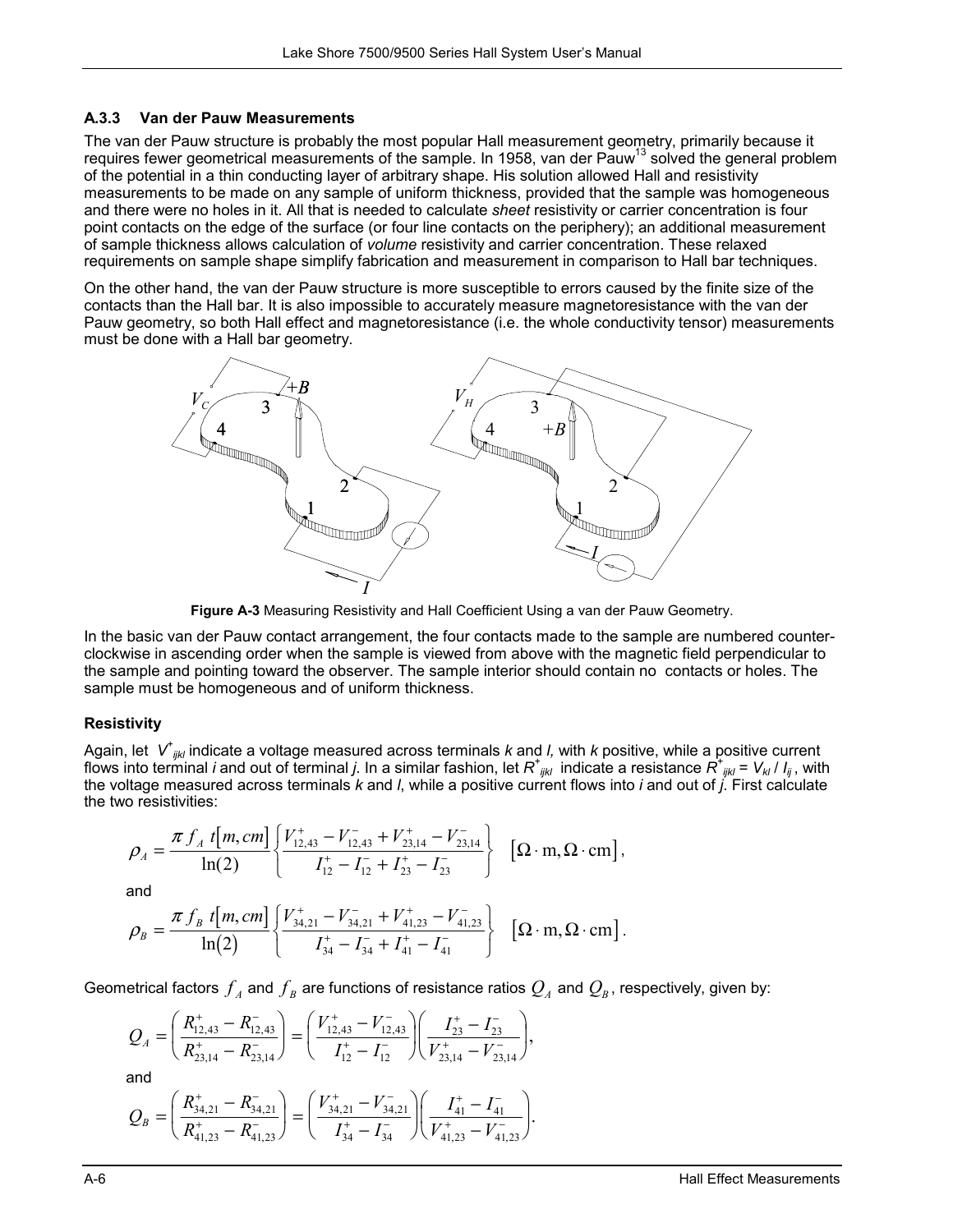If either  $Q_A$  or  $Q_B$  is greater than one, then use the reciprocal instead. The relationship between  $f$  and  $Q$  is expressed by the transcendental equation

$$
\frac{Q-1}{Q+1} = \frac{f}{\ln 2} \cosh^{-1} \left\{ \frac{1}{2} \exp \left[ \frac{\ln 2}{f} \right] \right\},\,
$$

which can be solved numerically.

The two resistivities  $\rho_A$  and  $\rho_B$  should agree to within  $\pm 10\%$ . If they do not, then the sample is too inhomogeneous, or anisotropic, or has some other problem. If they do agree, the average resistivity is given by

$$
\rho_{av} = \frac{\rho_A + \rho_B}{2} \quad [\Omega \cdot m, \Omega \cdot cm].
$$

#### **Magnetoresistivity**

If desired, calculate the magnetoresistivity as

$$
\rho_A(B) = \frac{\pi f_A t[m, cm]}{\ln(2)} \left\{ \frac{V_{12,43}^+(+B) - V_{12,43}^-(+B) + V_{23,41}^+(+B) - V_{23,41}^-(+B)}{I_1^+(+B) - I_1^-(+B) + I_2^+(+B) - I_{23}^-(+B)} \cdots \right. \\ \left. + V_{12,43}^+(-B) - V_{12,43}^-(-B) + V_{23,41}^+(-B) - V_{23,41}^-(-B) \right\} \left[ \Omega \cdot m, \Omega \cdot \text{cm} \right],
$$

and

$$
\rho_B(B) = \frac{\pi f_B \ t[m, cm]}{\ln(2)} \left\{ \frac{V_{34,21}^+ (B) - V_{34,21}^- (B) + V_{41,23}^+ (B) - V_{41,23}^- (B)}{I_{34}^+ (B) - I_{34}^- (B) + I_{41}^+ (B) - I_{41}^- (B)}} \cdots \right. \\
\left. + V_{34,21}^+ (-B) - V_{34,21}^- (-B) + V_{41,23}^+ (-B) - V_{41,23}^- (-B) \right\} \ \left[ \Omega \cdot m, \Omega \cdot \text{cm} \right].
$$

Calculate factors  $f_A$  and  $f_B$  the same way as at zero magnetic field, and the average magnetoresistivity is:

$$
\rho_{av}(B) = \frac{\rho_A(B) + \rho_B(B)}{2} \quad [\Omega \cdot m], [\Omega \cdot cm].
$$

This measurement does not give the true magnetoresistance, as defined in terms of the material's conductivity tensor. Van der Pauw's calculation of resistivity is invalid in the presence of a magnetic field, since the magnetic field alters the current density vector field inside the sample. On the other hand, magnetoresistance measurements are routinely performed on van der Pauw samples anyway.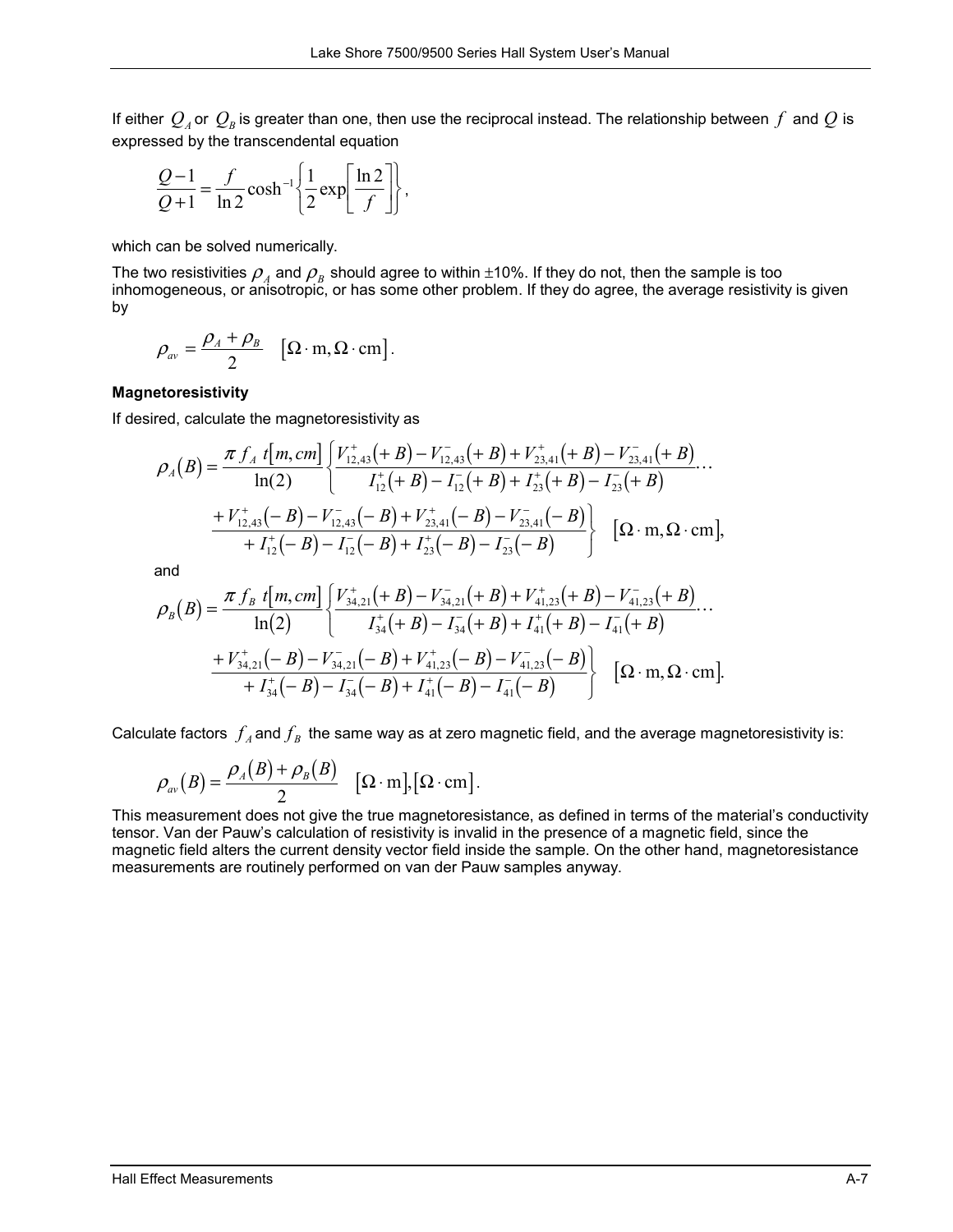# **Hall Coefficient**

Calculate two values of the Hall coefficient by the following:

$$
R_{HC} = \frac{t[m]}{B[T]} \frac{V_{31,42}^+(+B) - V_{31,42}^-(+B) + V_{31,42}^(-B) - V_{31,42}^+(-B)}{I_{31}^+(+B) - I_{31}^-(+B) + I_{31}^-(-B) - I_{31}^+(-B)} \quad [m^3 \cdot C^{-1}]
$$
  
=  $10^8 \frac{t[cm]}{B[gauss]} \frac{V_{31,42}^+(+B) - V_{31,42}^-(+B) + V_{31,42}^(-B) - V_{31,42}^+(-B)}{I_{31}^+(+B) - I_{31}^-(+B) + I_{31}^-(-B) - I_{31}^+(-B)} \quad [cm^3 \cdot C^{-1}],$ 

and

$$
R_{HD} = \frac{t[m]}{B[T]} \frac{V_{42,13}^+(+B) - V_{42,13}^-(+B) + V_{42,13}^-(-B) - V_{42,13}^+(-B)}{I_{42}^+(+B) - I_{42}^-(+B) + I_{42}^-(-B) - I_{42}^+(-B)} [m^3 \cdot C^{-1}]
$$

$$
=10^8 \frac{t[cm]}{B[gauss]} \frac{V_{42,13}^+(+B)-V_{42,13}^-(+B)+V_{42,13}^(-B)-V_{42,13}^+(-B)}{I_{42}^+(+B)-I_{42}^-(+B)+I_{42}^(--B)-I_{42}^+(-B)} \quad [\text{cm}^3 \cdot \text{C}^{-1}].
$$

These two should agree to within  $\pm 10\%$ . If they do not, then the sample is too inhomogeneous, or anisotropic, or has some other problem. If they do, then the average Hall coefficient can be calculated by

$$
R_{Hav} = \frac{R_{HC} + R_{HD}}{2} \quad \left[ \text{m}^{3} \cdot \text{C}^{-1}, \text{cm}^{3} \cdot \text{C}^{-1} \right]
$$

# **Hall Mobility**

The Hall mobility is given by

$$
\mu_{H} = \frac{|R_{Hav}|}{\rho_{av}} \quad \left[ \text{m}^{2} \cdot \text{V}^{-1} \cdot \text{s}^{-1}, \text{cm}^{2} \cdot \text{V}^{-1} \cdot \text{s}^{-1} \right],
$$

where  $\rho_{av}$  is the magnetoresistivity if it was measured, and the zero-field resistivity if it was not.

# **A.3.4 Hall Bar Measurements**

Hall bars approximate the ideal geometry for measuring the Hall effect, in which a constant current density flows along the long axis of a rectangular solid, perpendicular to an applied external magnetic field.

## **A.3.4.1 Six-contact 1-2-2-1 Hall Bar**

An ideal six-contact 1-2-2-1 Hall bar geometry is symmetrical. Contact separations *a* and *b* on either side of the sample are equal, with contacts located opposite one another. Contact pairs are placed symmetrically about the midpoint of the sample's long axis.

This geometry allows two equivalent measurement sets to check for sample homogeneity in both resistivity and Hall coefficient. However, the close location of the Hall voltage contacts to the sample ends may cause the end contacts to short out the Hall voltage, leading to an underestimate of the actual Hall coefficient. While the 1-2-2-1 Hall bar geometry is included in ASTM Standard F76, the contact numbering given here differs from the standard.



**Figure A-4** Six-Contact 1-2-2-1 Hall Bar Geometry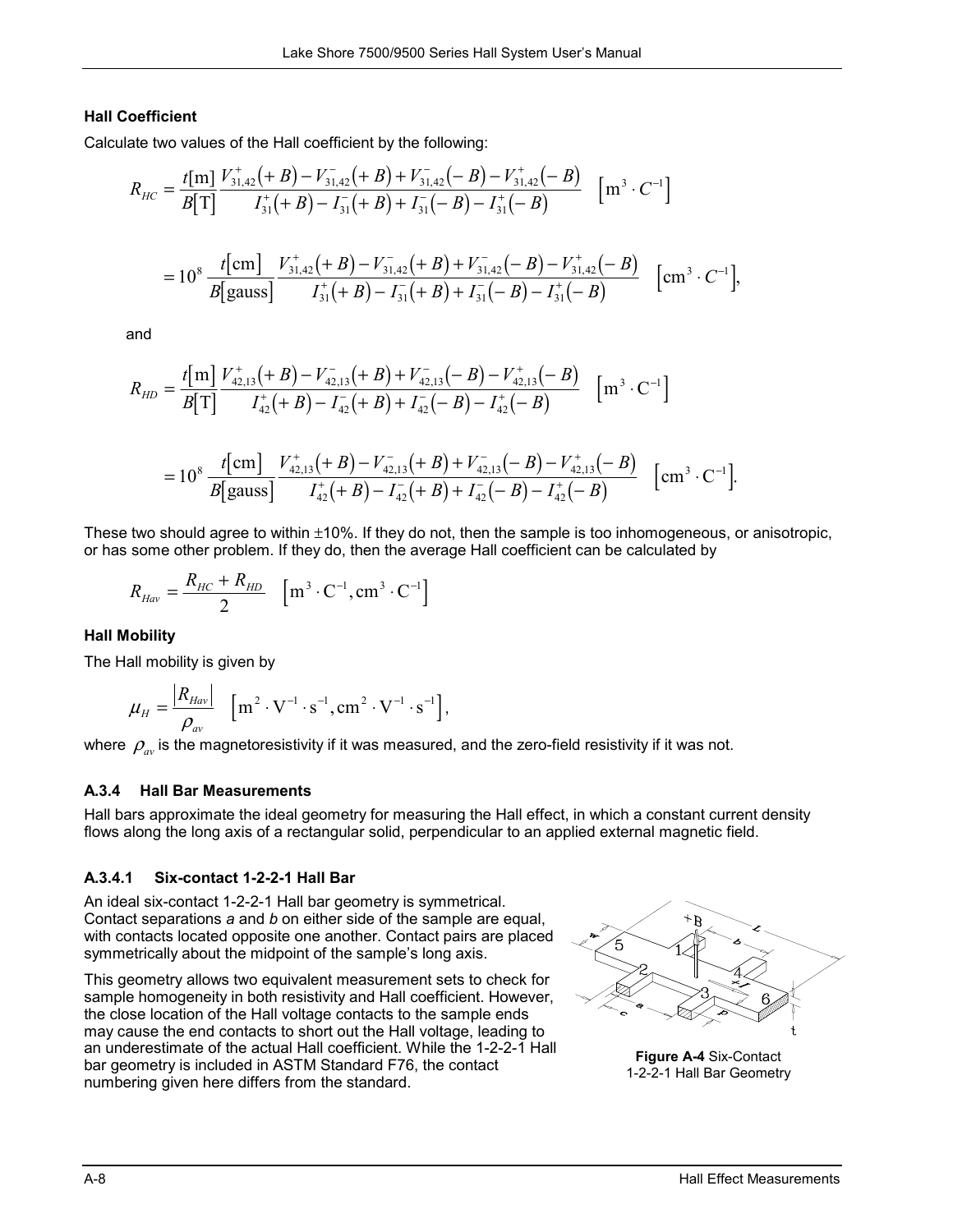#### **Resistivity**

To calculate resistivity at zero field, first calculate

$$
\rho_A = \frac{V_{56,23}^+(B=0) - V_{56,23}^-(B=0)}{I_{56}^+(B=0) - I_{56}^-(B=0)} \frac{w[m] t[m]}{a[m]} [\Omega \cdot m]
$$

$$
= \frac{V_{56,23}^+(B=0)-V_{56,23}^-(B=0)}{I_{56}^+(B=0)-I_{56}^-(B=0)} \frac{w[\text{cm}]\ t[\text{cm}]}{a[\text{cm}]} \quad [\Omega \cdot \text{cm}],
$$

and

$$
\rho_B = \frac{V_{56,14}^+(B=0) - V_{56,14}^-(B=0)}{I_{56}^+(B=0) - I_{56}^-(B=0)} \frac{w[m]t[m]}{b[m]} \quad [\Omega \cdot m]
$$

$$
= \frac{V_{56,14}^+(B=0)-V_{56,14}^-(B=0)}{I_{56}^+(B=0)-I_{56}^-(B=0)} \frac{w[\text{cm}]}{b[\text{cm}]} \quad [\Omega \cdot \text{cm}].
$$

These two resistivities should agree to within  $\pm 10\%$ . If they do not, then the sample is too inhomogeneous, or anisotropic, or has some other problem. If they do, then the average resistivity is given by

$$
\rho_{av} = \frac{\rho_A + \rho_B}{2} \left[ \Omega \cdot m, \Omega \cdot cm \right].
$$

### **Magnetoresistivity**

Magnetoresistivity is typically used in mobility spectrum calculations, but not in Hall mobility calculations. To calculate magnetoresistivity, first calculate

$$
\rho_A(B) = \frac{V_{56,23}^+(+B) - V_{56,23}^-(+B) + V_{56,23}^+(-B) - V_{56,23}^-(-B)}{I_{56}^+(+B) - I_{56}^-(+B) + I_{56}^+(-B) - I_{56}^-(-B)} \frac{w[m] t[m]}{a[m]} \quad [\Omega \cdot m]
$$

$$
= \frac{V_{56,23}^+(+B)-V_{56,23}^-(+B)+V_{56,23}^+(-B)-V_{56,23}^-(-B)}{I_{56}^+(+B)-I_{56}^-(+B)+I_{56}^+(-B)-I_{56}^-(-B)} \quad [\Omega\cdot\text{cm}],
$$

and

$$
\rho_B(B) = \frac{V_{56,14}^+(+B) - V_{56,14}^-(+B) + V_{56,14}^+(-B) - V_{56,14}^-(-B)}{I_{56}^+(+B) - I_{56}^-(+B) + I_{56}^+(-B) - I_{56}^-(-B)} \frac{\sqrt{m} \ln[t]{m}}{b[m]} \quad [\Omega \cdot m]
$$

$$
= \frac{V_{56,14}^+(+B)-V_{56,14}^-(+B)+V_{56,14}^+(-B)-V_{56,14}^-(-B)}{I_{56}^+(+B)-I_{56}^-(+B)+I_{56}^+(-B)-I_{56}^-(-B)} \quad \text{[Q-cm]} \quad [\Omega \cdot \text{cm}].
$$

These two resistivities should agree to within ±10%. If they do not, then the sample is too inhomogeneous, or anisotropic, or has some other problem. If they do, then the average magnetoresistivity is given by

$$
\rho_{av}(B) = \frac{\rho_A(B) + \rho_B(B)}{2} \quad [\Omega \cdot m, \Omega \cdot cm].
$$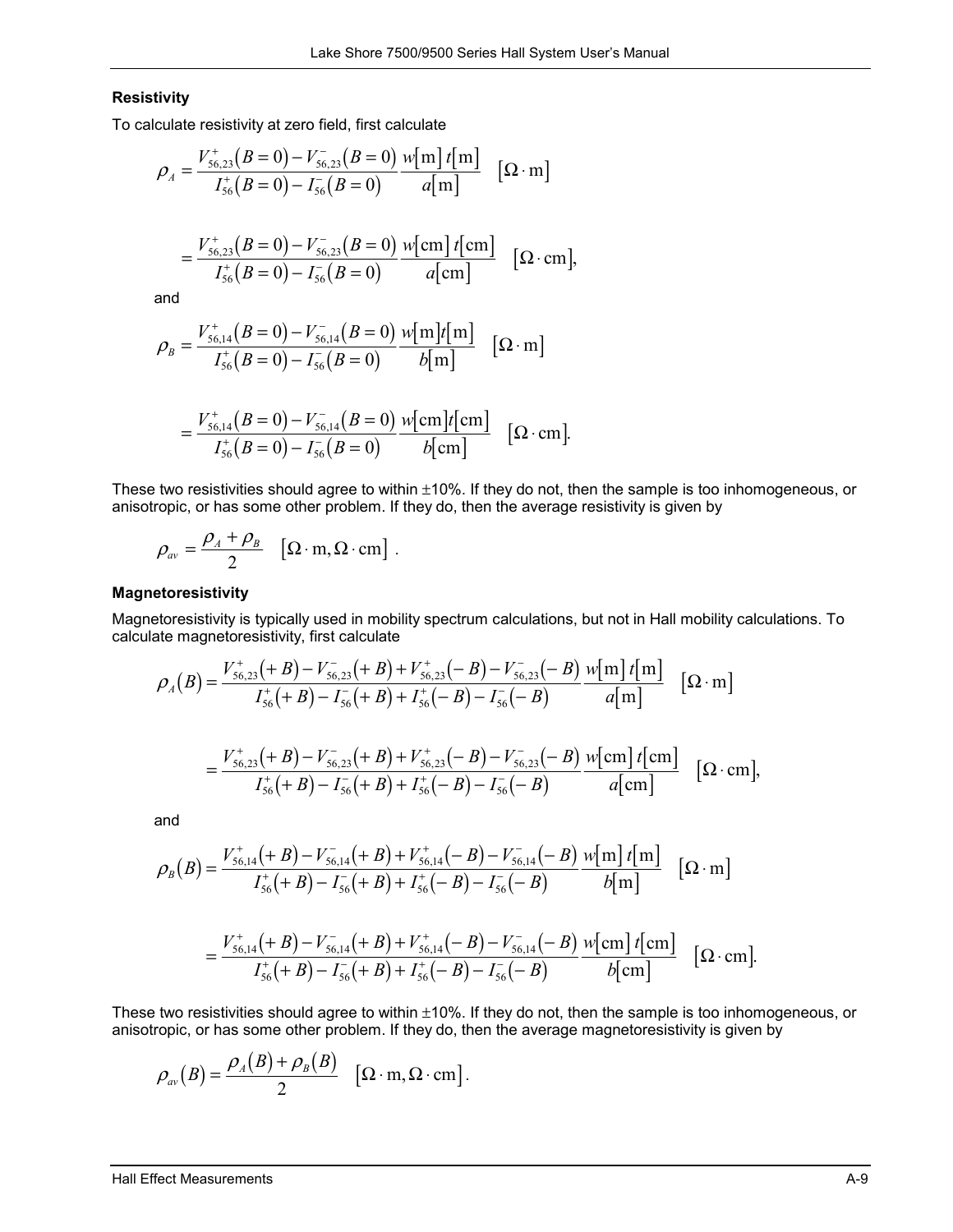## **Hall Coefficient**

First, calculate the individual Hall coefficients

$$
R_{HA} = \frac{t[m]}{B[T]} \frac{V_{56,34}^+(+B) - V_{56,34}^-(+B) + V_{56,34}^(-B) - V_{56,34}^+(-B)}{I_{56}^+(+B) - I_{56}^-(+B) + I_{56}^-(-B) - I_{56}^+(-B)} \quad [m^3 \cdot C^{-1}]
$$
  
from  $V^+$   $(+B)$   $V^ (+B) + V^ (-B) + V^+$   $(-B)$ 

$$
=10^8 \frac{t[cm]}{B[gauss]}\frac{V_{56,34}^+(+B)-V_{56,34}^-(+B)+V_{56,34}^-(-B)-V_{56,34}^+(-B)}{I_{56}^+(+B)-I_{56}^-(+B)+I_{56}^-(-B)-I_{56}^+(-B)} \quad [\text{cm}^3 \cdot C^{-1}],
$$

and

$$
R_{HA} = \frac{t[m]}{B[T]} \frac{V_{56,21}^+(+B) - V_{56,21}^-(+B) + V_{56,21}^(-B) - V_{56,21}^+(-B)}{I_{56}^+(+B) - I_{56}^-(+B) + I_{56}^-(-B) - I_{56}^+(-B)} [m^3 \cdot C^{-1}]
$$

$$
=10^8 \frac{t[cm]}{B[gauss]} \frac{V_{56,21}^+(+B)-V_{56,21}^-(+B)+V_{56,21}^-(-B)-V_{56,21}^+(-B)}{I_{56}^+(+B)-I_{56}^-(+B)+I_{56}^-(-B)-I_{56}^+(-B)} \quad [\text{cm}^3 \cdot \text{C}^{-1}].
$$

If  $R_{H\!A}$  and  $R_{H\!B}$  do not agree to within  $\pm$ 10%, then the sample is too inhomogeneous, or anisotropic, or has some other problem. If they do agree, then the average Hall Coefficient is given by

$$
R_{Hav} = \frac{R_{HA} + R_{HB}}{2} \quad [m^3 \cdot C^{-1}, cm^3 \cdot C^{-1}].
$$

#### **Hall Mobility**

$$
\mu_{H} = \frac{|R_{Hav}|}{\rho_{av}} \quad \left[ \text{m}^2 \cdot \text{V}^{-1} \cdot \text{s}^{-1}, \text{cm}^2 \cdot \text{V}^{-1} \cdot \text{s}^{-1} \right] \text{ gives the Hall mobility where } \rho_{av} \text{ is the zero-field resistivity.}
$$

#### **A.3.4.2 Six-contact 1-3-1-1 Hall Bar**

The ideal 1-3-1-1 Hall bar geometry places contacts 2 and 4 directly across from one another in the exact middle of the sample's length and contacts 1 and 3 symmetrically on either side of contact 2.

This geometry allows no homogeneity checks, but measuring the Hall voltage in the exact center of the sample's length helps minimize the shorting of the Hall voltage via the end contacts. The 1-3-1-1 Hall bar is not included in ASTM Standard F76.

#### **Resistivity**

Calculate the resistivity at zero field by

$$
\rho = \frac{V_{56,13}^+(B=0) - V_{56,13}^-(B=0)}{I_{56}^+(B=0) - I_{56}^-(B=0)} \frac{w[m] t[m]}{b[m]} \quad [\Omega \cdot m]
$$

$$
= \frac{V_{56,13}^+(B=0)-V_{56,13}^-(B=0)}{I_{56}^+(B=0)-I_{56}^-(B=0)} \frac{w[\text{cm}]}{b[\text{cm}]} \quad [\Omega \cdot \text{cm}].
$$



**Figure A-5** Six-Contact 1-3-1-1 Hall Bar Geometry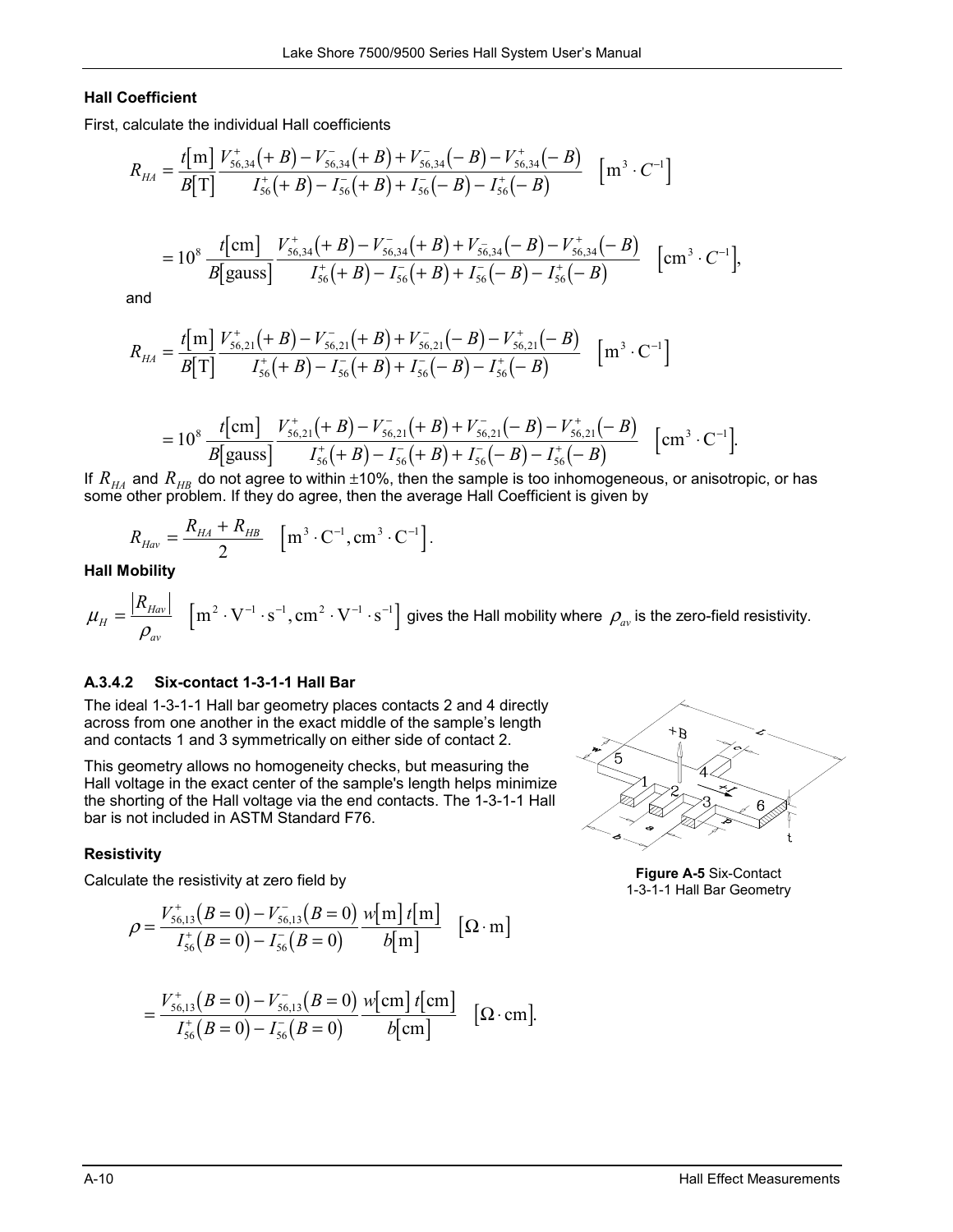## **Magnetoresistivity**

If desired, calculate the magnetoresistivity by

$$
\rho(B) = \frac{V_{56,13}^+(+B) - V_{56,13}^-(+B) + V_{56,13}^+(-B) - V_{56,13}^-(-B)}{I_{56}^+(+B) - I_{56}^-(+B) + I_{56}^+(-B) - I_{56}^-(-B)} \frac{w[m] t[m]}{b[m]} [\Omega \cdot m]
$$
  
= 
$$
\frac{V_{56,13}^+(+B) - V_{56,13}^-(+B) + V_{56,13}^+(-B) - V_{56,13}^-(-B)}{I_{56}^+(+B) - I_{56}^-(+B) + I_{56}^+(-B) - I_{56}^-(-B)} \frac{w[m] t[m]}{b[m]} [\Omega \cdot cm].
$$

### **Hall Coefficient**

Calculate the Hall coefficient by

$$
R_{H} = \frac{t[m]}{B[T]} \frac{V_{56,24}^{+}(+B) - V_{56,24}^{-}(+B) + V_{56,24}^{-}(+B) - V_{56,24}^{+}(+B)}{I_{56}^{+}(+B) - I_{56}^{-}(+B) + I_{56}^{-}(+B) - I_{56}^{+}(+B)} [m^{3} \cdot C^{-1}]
$$

$$
=10^8 \frac{t[\text{cm}]}{B[\text{gauss}]} \frac{V_{56,24}^+(+B)-V_{56,24}^-(+B)+V_{56,24}^-(-B)-V_{56,24}^+(-B)}{I_{56}^+(+B)-I_{56}^-(+B)+I_{56}^--(-B)-I_{56}^+(-B)} \quad [\text{cm}^3 \cdot \text{C}^{-1}].
$$

## **Hall Mobility**

The Hall mobility is given by  $\mu_{\scriptscriptstyle H} = \frac{\vert R_{\scriptscriptstyle H}\vert}{\rho} \quad \left[\text{m}^2\cdot \text{V}^{-1}\cdot \text{s}^{-1}, \text{cm}^2\cdot \text{V}^{-1}\cdot \text{s}^{-1}\right]$ ,

where  $\rho$  is the magnetoresistivity if it was measured, and the zero-field resistivity if it was not.

## **A.3.4.3 Eight-contact 1-3-3-1 Hall Bar**

The eight contact 1-3-3-1 Hall bar geometry is ideally the most symmetrical of the Hall bars. Two sets of three equally-spaced contacts lie directly opposite one another on either side of the sample with center contacts (numbers 2 and 4) located at the exact center of the sample's length. Voltage measurement connections are made to contacts 1 through 4, while current flows from contact 5 to contact 6. Only six of the eight contacts are used in this measuring procedure. The remaining two (unnumbered) contacts are included to keep the sample completely symmetrical.

The eight-contact Hall bar attempts to combine the homogeneity checks possible with the 1-2-2-1 six-contact geometry and the



**Figure A-6** Eight-Contact 1-3-3-1 Hall Bar Geometry

benefit of measuring the Hall voltage in the center of the sample. It allows two resistivity measurements compare for homogeneity, but only one Hall voltage measurement. Either the 1-2-2-1 or 1-3-1-1 six-contact measurements can be made using an eight-contact Hall bar, simply by moving the electrical connections to the appropriate points. The eight-contact Hall bar geometry is included in ASTM Standard F76, but the contact numbering given here differs from the standard.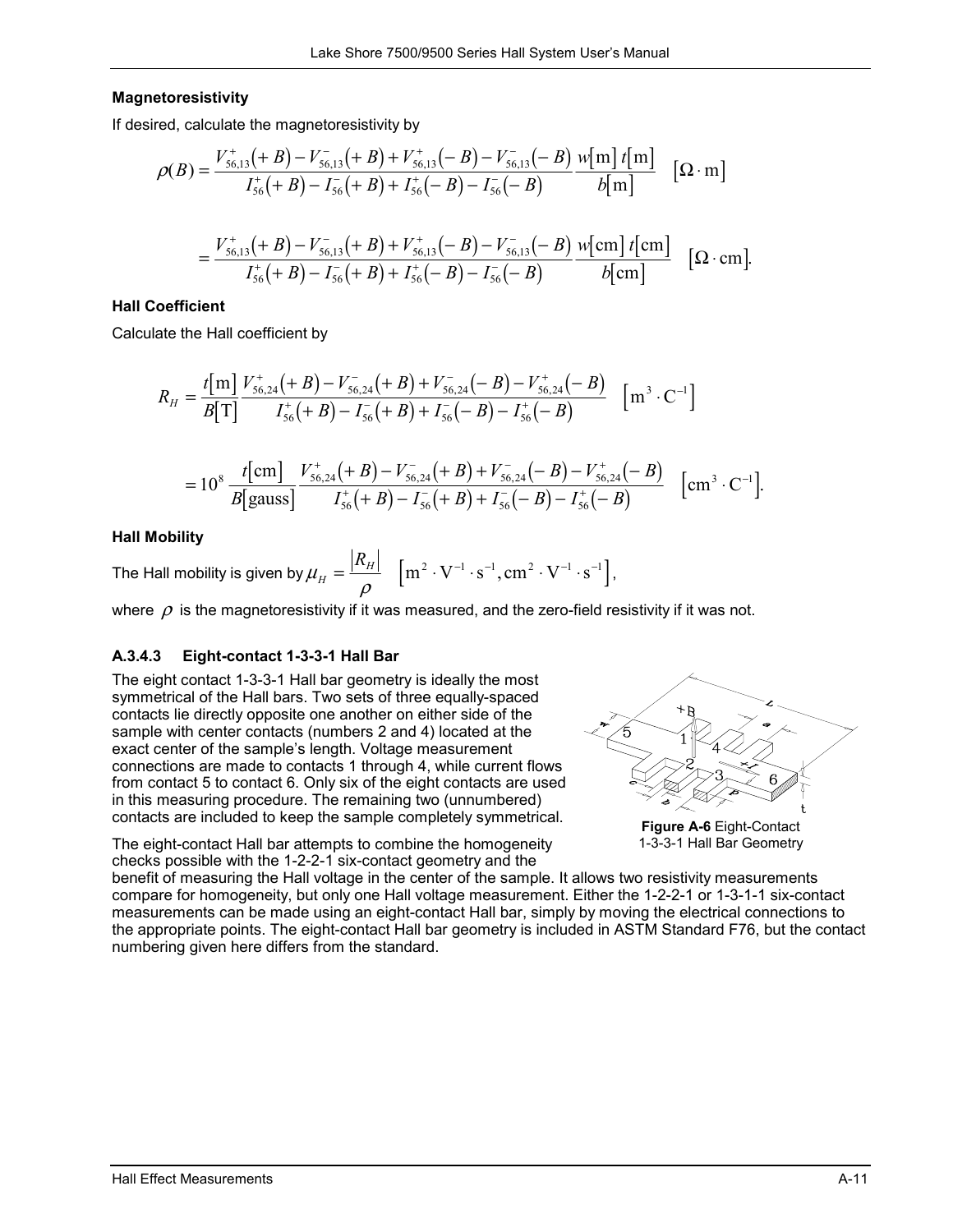## **Resistivity**

First calculate the two resistivities

$$
\rho_{A} = \frac{V_{56,23}^{+}(B=0) - V_{56,23}^{-}(B=0)}{I_{56}^{+}(B=0) - I_{56}^{-}(B=0)} \frac{w[m] t[m]}{b[m]} \quad [\Omega \cdot m]
$$

$$
= \frac{V_{56,23}^{+}(B=0) - V_{56,23}^{-}(B=0)}{I_{56}^{+}(B=0) - I_{56}^{-}(B=0)} \frac{w[cm] t[cm]}{b[cm]} \quad [\Omega \cdot cm],
$$
and
$$
\rho_{B} = \frac{V_{56,14}^{+}(B=0) - V_{56,14}^{-}(B=0)}{I_{56}^{+}(B=0) - I_{56}^{-}(B=0)} \frac{w[m] t[m]}{b[m]} \quad [\Omega \cdot m]
$$

$$
= \frac{V_{56,14}^+(B=0) - V_{56,14}^-(B=0)}{I_{56}^+(B=0) - I_{56}^-(B=0)} \frac{w[\text{cm}]\ t[\text{cm}]}{b[\text{cm}]} \ \ [\Omega \cdot \text{cm}]
$$

at zero magnetic field.

If these two values disagree by more than ±10%, then the sample is too inhomogeneous, or anisotropic, or has some other problem. If they do agree, then the average resistivity is given by

$$
\rho_{av} = \frac{\rho_A + \rho_B}{2} \quad [\Omega \cdot m], [\Omega \cdot cm].
$$

## **Magnetoresistivity**

If desired, calculate the two magnetoresistivities

$$
\rho_A = \frac{V_{56,23}^+(+B) - V_{56,23}^-(+B) + V_{56,23}^+(-B) - V_{56,23}^-(-B)}{I_{56}^+(+B) - I_{56}^-(+B) + I_{56}^+(-B) - I_{56}^-(-B)} \frac{w[m] t[m]}{b[m]} \quad [\Omega \cdot m]
$$

$$
= \frac{V_{56,23}^+(+B)-V_{56,23}^-(+B)+V_{56,23}^+(-B)-V_{56,23}^-(-B)}{I_{56}^+(+B)-I_{56}^-(+B)+I_{56}^+(-B)-I_{56}^-(-B)} \frac{w[\text{cm}]\ t[\text{cm}]}{b[\text{cm}]} \quad [\Omega \cdot \text{cm}],
$$

and

$$
\rho_B = \frac{V_{56,14}^+(+B) - V_{56,14}^-(+B) + V_{56,14}^+(-B) - V_{56,14}^-(-B)}{I_{56}^+(+B) - I_{56}^-(+B) + I_{56}^+(-B) - I_{56}^-(-B)} \frac{w[m]t[m]}{b[m]} \quad [\Omega \cdot m]
$$

$$
= \frac{V_{56,14}^+(+B)-V_{56,14}^-(+B)+V_{56,14}^+(-B)-V_{56,14}^-(-B)}{I_{56}^+(+B)-I_{56}^-(+B)+I_{56}^+(-B)-I_{56}^-(-B)} \quad \text{[Q\cdot cm]} \quad [\Omega \cdot \text{cm}].
$$

If these two values disagree by more than ±10%, then the sample is too inhomogeneous, or anisotropic, or has some other problem. If they do agree, then the average magnetoresistivity is given by

$$
\rho_{av}(B) = \frac{\rho_A(B) + \rho_B(B)}{2} \quad [\Omega \cdot m, \Omega \cdot cm].
$$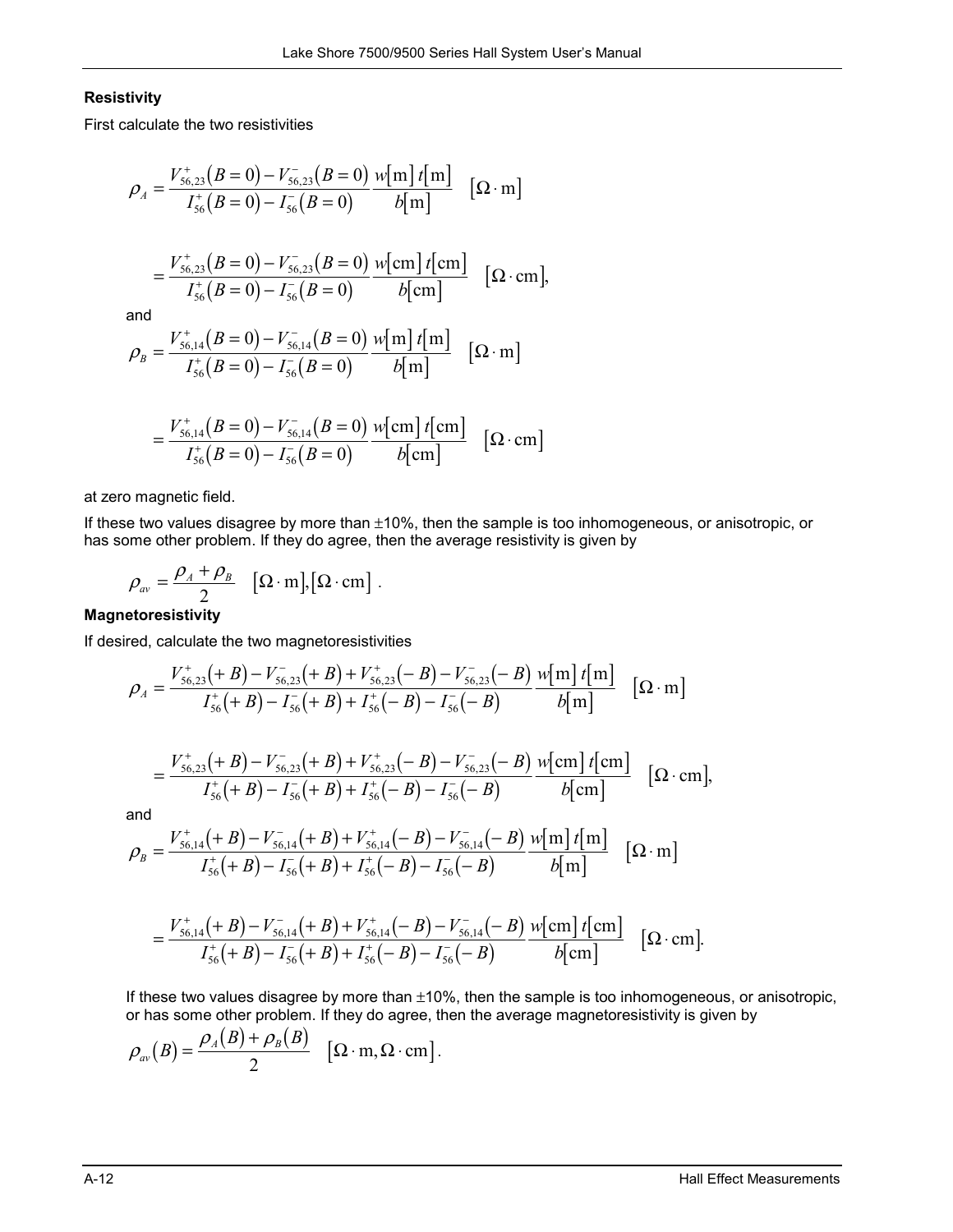## **Hall Coefficient**

Calculate the Hall coefficient by

$$
R_{H} = \frac{t[m]}{B[T]} \frac{V_{56,24}^{+}(+B) - V_{56,24}^{-}(+B) + V_{56,24}^{-}(+B) - V_{56,24}^{+}(+B)}{I_{56}^{+}(+B) - I_{56}^{-}(+B) + I_{56}^{-}(+B) - I_{56}^{+}(+B)} \quad [m^{3} \cdot C^{-1}]
$$
  
=  $10^{8} \frac{t[m]}{B[gauss]} \frac{V_{56,24}^{+}(+B) - V_{56,24}^{-}(+B) + V_{56,24}^{-}(+B) - V_{56,24}^{+}(+B)}{I_{56}^{+}(+B) - I_{56}^{-}(+B) + I_{56}^{-}(-B) - I_{56}^{+}(+B)} \quad [cm^{3} \cdot C^{-1}].$ 

### **Hall Mobility**

The Hall mobility is given by

$$
\mu_{H} = \frac{\left|R_{Hav}\right|}{\rho_{av}} \quad \left[\text{m}^{2} \cdot \text{V}^{-1} \cdot \text{s}^{-1}, \text{cm}^{2} \cdot \text{V}^{-1} \cdot \text{s}^{-1}\right],
$$

where  $\rho_m$  is the magnetoresistivity if it was measured, and the zero-field resistivity if it was not.

## **A.4 COMPARISON TO ASTM STANDARD**

The contact numbering and voltage measurement indexing given above differ in several ways from that given in the ASTM Standard F76<sup>15</sup>.

To begin, the ASTM contact numbering schemes for the van der Pauw and Hall Bar geometries are incompatible with one another. To allow either sample type to be mounted using the same set of contacts, Lake Shore's numbering scheme for Hall bar samples differs from the ASTM scheme.

Second, the ASTM standard is inconsistent with the "handedness" of the van der Pauw contact numbering order with respect to the applied magnetic field. Lake Shore numbered the contacts counter-clockwise in ascending order when the sample is viewed from above with the magnetic field perpendicular to the sample and pointing toward the observer, as shown in Figure A-3 **Measuring Resistivity and Hall Coefficient Using a van der Pauw Geometry.**

Finally, the ASTM assumes that the direction of the excitation current is to be changed by physically reversing the current connections. This technique is not well suited to high-resistance samples using a programmable current source like the Keithley Model 220. This current source (and others like it) has a guarded "high" current output, and an unguarded "low" current return. For proper current source operation, the "high" output lead should be farther from common ground than the "low" return lead, a condition violated half of the time when physically reversing the high and low current leads to the sample. When this condition is violated, leakage current can flow through the voltmeter, leading to possibly serious measurement errors.

To avoid this difficulty, Lake Shore reversed the sign of the programmed current source, while leaving the contacts alone. This requires a more sophisticated notation for voltage measurements:

$$
V_{ij,kl}^{\pm}(\pm B)
$$

In this notation, terminal *i* refers to the contact to which the current source output attaches, terminal *j* is the current return contact, terminal  $k$  is the positive voltmeter terminal, and terminal  $l$  is the negative voltmeter terminal. The superscript  $\pm$  refers to the sign of the programmed current, while  $\pm B$  refers to the sign of the applied magnetic field relative to the positive direction indicated in the figures.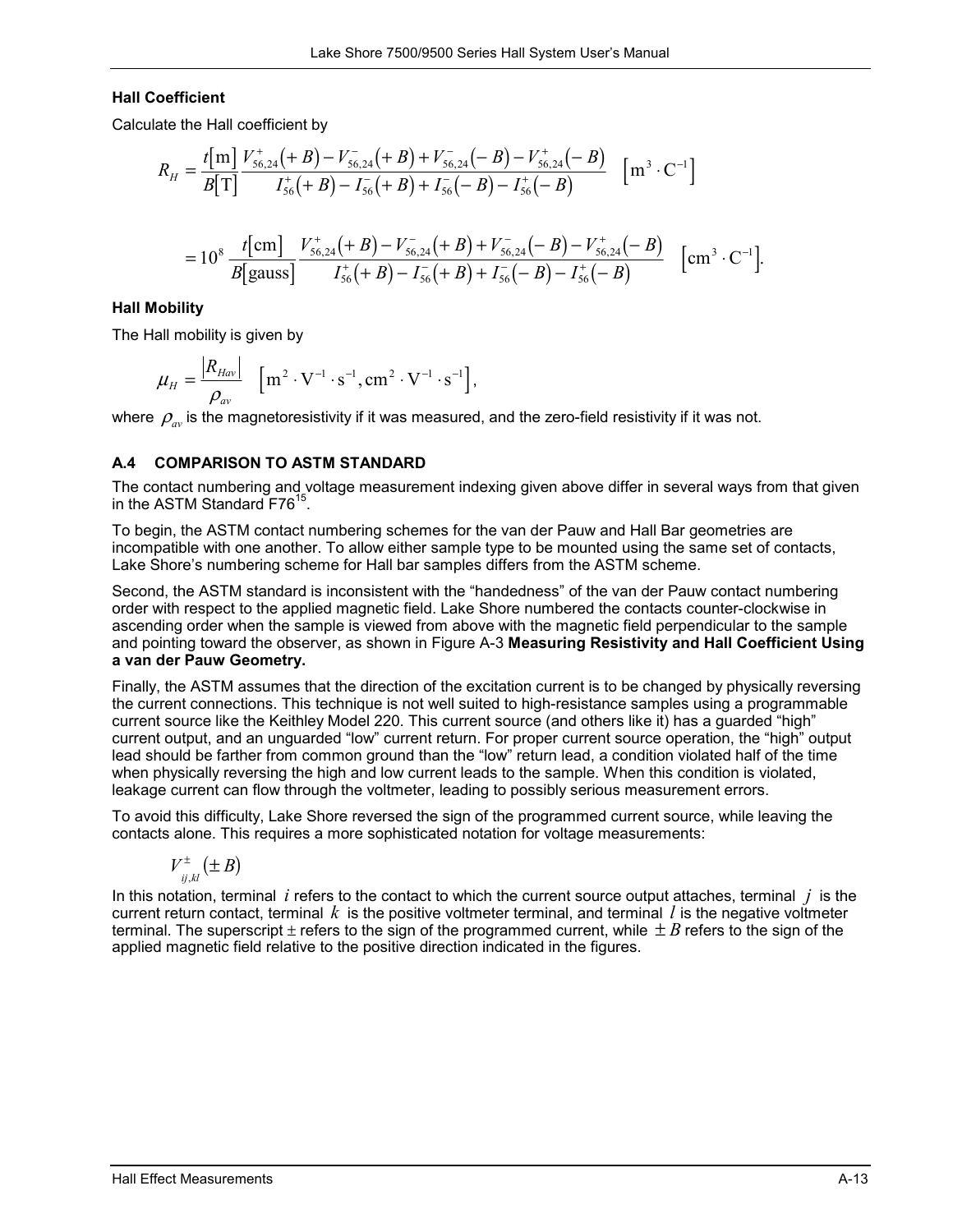## **A.5 SOURCES OF MEASUREMENT ERROR**

David C. Look gives a good treatment of systematic error sources in Hall effect measurements in the first chapter of his book.2 There are two kinds of error sources: intrinsic and geometrical.

## **A.5.1 Intrinsic Error Sources**

The apparent Hall voltage, V<sub>Ha</sub>, measured with a single reading can include several spurious voltages. These spurious error sources include the following:

- **1. Voltmeter offset (V<sub>o</sub>):** An improperly zeroed voltmeter adds a voltage V<sub>o</sub> to every measurement. The offset does not change with sample current or magnetic field direction.
- **2. Current meter offset (I<sub>o</sub>):** An improperly zeroed current meter adds a current I<sub>o</sub> to every measurement. The offset does not change with sample current or magnetic field direction.
- **3. Thermoelectric voltages (V<sub>s</sub>):** A temperature gradient across the sample allows two contacts to function as a pair of thermocouple junctions. The resulting thermoelectric voltage due to the Seebeck effect is designated  $V_s$ . Portions of wiring to the sensor can also produce thermoelectric voltages in response to temperature gradients. These thermoelectric voltages are not affected by current or magnetic field, to first order.
- **4. Ettingshausen effect voltage**  $(V<sub>E</sub>)$ **:** Even if no external transverse temperature gradient exists, the sample can set up its own. The e**v**x**B** force shunts slow (cool) and fast (hot) electrons to the sides in different numbers and causes an internally generated Seebeck effect. This phenomenon is known as the Ettingshausen effect. Unlike the Seebeck effect,  $V<sub>E</sub>$  is proportional to both current and magnetic field.
- **5. Nernst effect voltage**  $(V<sub>N</sub>)$ **:** If a longitudinal temperature gradient exists across the sample, then electrons tend to diffuse from the hot end of the sample to the cold end and this diffusion current is affected by a magnetic field, producing a Hall voltage. The phenomenon is known as the Nernst or Nernst-Ettingshausen effect. The resulting voltage is designated  $V<sub>N</sub>$  and is proportional to magnetic field, but not to external current. This is the one intrinsic error source which can not be eliminated from a Hall voltage measurement by field or current reversal.
- **6. Righi-Leduc voltage (V<sub>R</sub>):** The Nernst (diffusion) electrons also experience an Ettingshausen-type effect since their spread of velocities result in hot and cold sides and thus again set up a transverse Seebeck voltage, known as the Righi-Leduc voltage,  $V_R$ . The Righi-Leduc voltage is also proportional to magnetic field, but not to external current.
- **7. Misalignment voltage (** $V_M$ **):** The excitation current flowing through the sample produces a voltage gradient parallel to the current flow. Even in zero magnetic field, a voltage appears between the two contacts used to measure the Hall voltage if they are not electrically opposite each other. Voltage contacts are difficult to align exactly. The misalignment voltage is frequently the largest spurious contribution to the apparent Hall voltage

The apparent Hall voltage,  $V_{Ha}$ , measured with a single reading contains all of the above spurious voltages:  $V_{Ha} = V_H + V_o + V_S + V_E + V_N + V_R + V_{M.}$ 

All but the Hall and Ettingshausen voltages can be eliminated by combining measurements, as shown in Table B-1. Measurements taken at a single magnetic field polarity still have the misalignment voltage, frequently the most significant unwanted contribution to the measurement signal. Comparing values of Rh(+B) and Rh(-B) reveals the significance of the misalignment voltage relative to the signal voltage.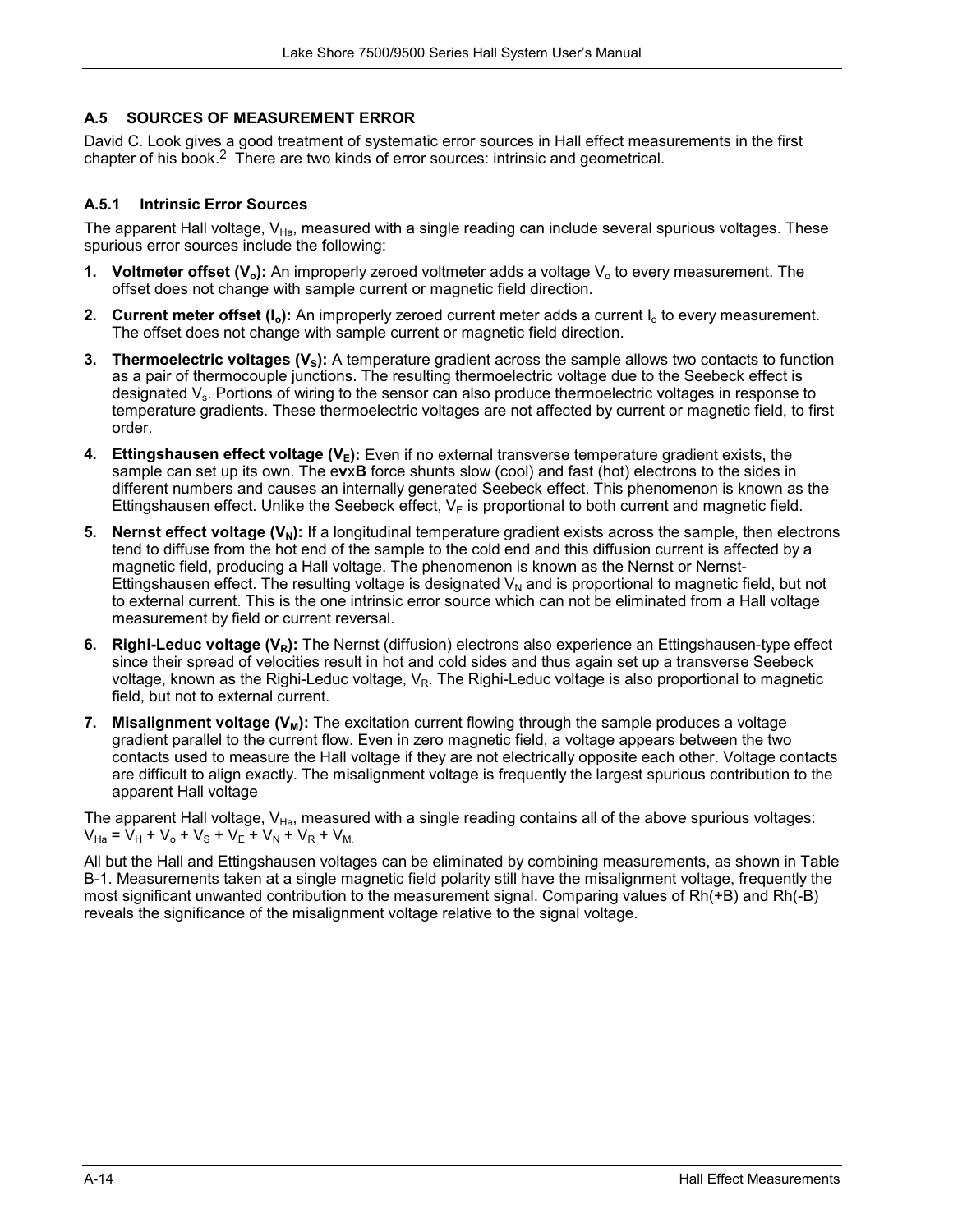A Hall measurement is fundamentally a voltage divided by a current, so excitation current errors are equally as important. Current offsets,  $I_{0}$ , are canceled by combining the current measurements, then dividing the combined Hall voltage by the combined excitation current.

|                           |           | B         | $V_H$     | $V_M$     | $V_{\rm S}$ | $V_{E}$   | $V_N$     | $V_R$     | $V_{\rm O}$ |
|---------------------------|-----------|-----------|-----------|-----------|-------------|-----------|-----------|-----------|-------------|
| $V_1$                     | $\ddot{}$ | $\ddot{}$ | $\ddot{}$ | $\ddot{}$ | $\ddot{}$   | $\ddot{}$ | $\ddot{}$ | $\ddot{}$ | $\ddot{}$   |
| V <sub>2</sub>            |           | +         |           |           | ÷.          |           | $\ddot{}$ | ÷.        | $\ddot{}$   |
| $(V_1 - V_2)$             |           |           | $2V_H$    | $-2V_M$   | 0           | $2V_E$    | $\pmb{0}$ | 0         | 0           |
| $V_3$                     | $\ddot{}$ |           |           | $\ddot{}$ | ÷.          |           |           |           | $\ddot{}$   |
| $V_4$                     |           |           | $\ddot{}$ |           | $\ddot{}$   | $\ddot{}$ |           |           | $\ddot{}$   |
| $(-V_3 + V_4)$            |           |           | $2V_H$    | $-2V_M$   | 0           | $2V_E$    | 0         | 0         | 0           |
| $(V_1 - V_2 - V_3 + V_4)$ |           | $4V_H$    | 0         | 0         | $4V_E$      | 0         | 0         | 0         |             |

**Table A-2** Hall effect measurement voltages showing the elimination of all but the Hall and Ettingshausen voltages by combining readings with different current and magnetic field polarities.

# **A.5.2 Geometrical Errors in Hall Bar Samples**

Geometrical error sources in the Hall bar arrangement are caused by deviations of the actual measurement geometry from the ideal of a rectangular solid with constant current density and point-like voltage contacts.

The first geometrical consideration with the Hall bar is the tendency of the end contacts to short out the Hall voltage. If the aspect ratio of sample length to width  $1/w = 3$ , then this error is less than 1%.<sup>15</sup> Therefore, it's important  $l / w \ge 3$ .

The finite size of the contacts affects both the current density and electric potential in their vicinity, and may lead to fairly large errors. The errors are larger for a simple rectangular Hall bar than for one in which the contacts are placed at the end of arms.

For a simple rectangle, the error in the Hall mobility can be approximated (when  $\mu$ B << 1) by<sup>16</sup>

$$
\frac{\Delta \mu_H}{\mu_H} = 1 - (1 - e^{-\pi l/2w})(1 - 2c / \pi w).
$$

Here,  $\Delta \mu_H$  is the amount  $\mu_H$  must *increase* to obtain a true value.

If  $\ell / w = 3$ , and  $c/w = 0.2$ , then  $\Delta \mu_H / \mu_H = 0.13$ , which is certainly a significant error.

Reduce the contact-size error to acceptable levels by placing contacts at the ends of contact arms.<sup>17</sup> The following aspect ratios yield small deviations from the ideal:  $p \approx c, c \leq w/\tilde{3}, l \geq 4w$ .



**Figure A-7** Hall Bar With Finite Voltage Contacts



**Figure A-8** Hall Bar With Contact Arms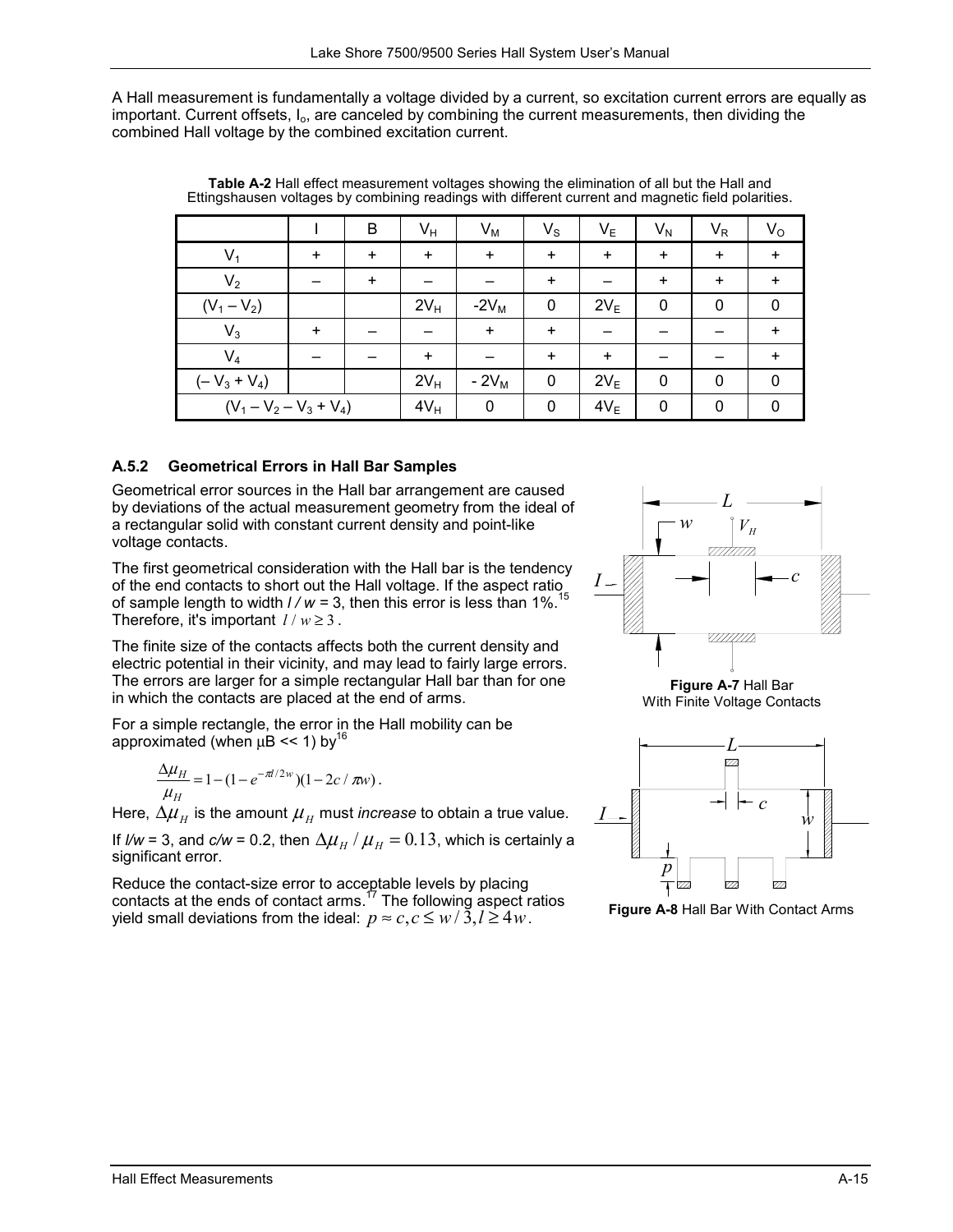# **A.5.3 Geometrical Errors in van der Pauw Structures**

Van der Pauw's analysis of resistivity and Hall effect in arbitrary structures assumes point-like electrical connections to the sample. In practice, this ideal can be difficult or impossible to achieve, especially for small samples. The finite-contact size corrections depend on the particular sample geometry, and, for Hall voltages, the Hall angle  $\theta$  (defined by tan $\theta \cong \mu B$ , where  $\mu$  is the mobility). Look<sup>2</sup> presents the results of both theoretical and experimental determinations of the correction factors for some of the most common geometries. We summarize these results here, and compare the correction factors for a 1:6 aspect ratio of contact size to sample size.

# **A.5.3.1 Square Structures**

The resistivity correction factor  $\Delta \rho / \rho$  for a square van der Pauw structure is roughly proportional to(*c* /  $I$ )<sup>2</sup> for both square and triangular contacts. At (*c* / *l*) = 1/6,  $\Delta \rho / \rho$  = 2% for identical square contacts, and  $\Delta \rho / \rho$  < 1% for identical triangular contacts<sup>18</sup>. Hall voltage measurement error is much worse, unfortunately. The correction factor ∆R<sub>H</sub> /  $R_H$  is proportional to (*c* / *l*), and is about 15% for triangular contacts when (*c* / *l*) = 1/6. The correction factor also increases by about 3% at this aspect ratio as the Hall angle increases from tanθ = 0.1 to tanθ = 0.5.



**Figure A-9** Square van der Pauw Structure with Either Square or Triangular Contacts

# **A.5.3.2 Circular Structures**

Circular van der Pauw structures fare slightly better. van der Pauw<sup>14</sup> gives a correction factor for circular contacts of

$$
\frac{\Delta \rho}{\rho} \approx -\frac{1}{16 \ln 2} \left(\frac{c}{l}\right)^2
$$
 (per contact),

which results in a correction of ∆ρ /ρ = -1% for (*c* / *l*) = 1/6 for four contacts. For the Hall coefficient, van der Pauw gives the correction

$$
\frac{\Delta R_{H}}{R_{H}} \cong \frac{2}{\pi^{2}} \frac{c}{l}
$$
 (per contact).

At (*c* / *l*) = 1/6, this results in a correction of 13% for four contacts.

van Daal<sup>19</sup> reduced these errors considerably (by a factor of 10 to 20 for resistivity, and 3 to 5 for Hall coefficient) by cutting slots to turn the sample into a cloverleaf.

The clover leaf structure is mechanically weaker than the square and round samples unless it is patterned as a thin film on a thicker substrate. Another disadvantage is that the "active" area of the cloverleaf is much smaller than the actual sample.



**Figure A-10 Circular** van der Pauw **Structure** 



**Figure A-11**  Cloverleaf van der Pauw **Structure**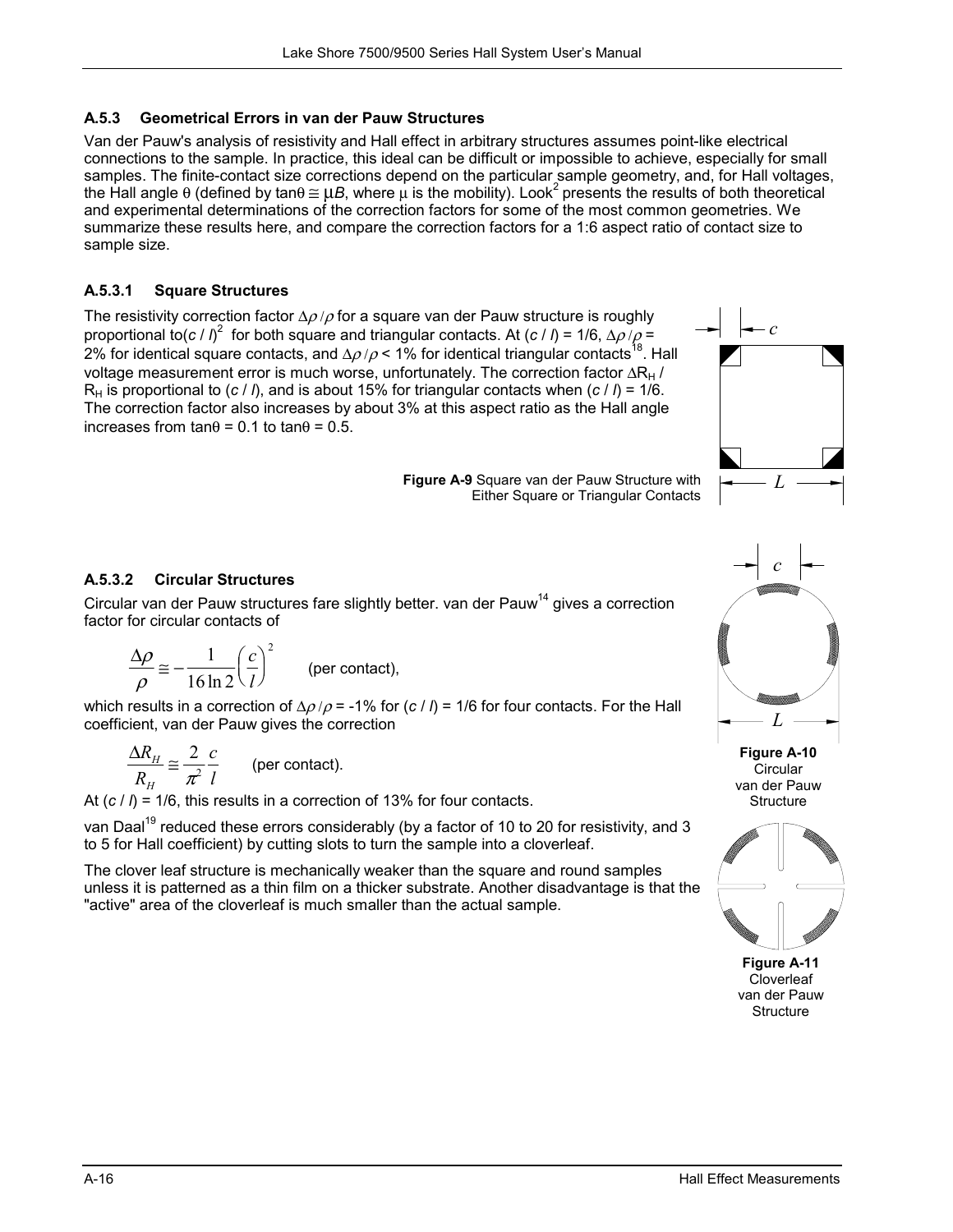# **A.4.3.3 Greek Cross Structures**

The Greek cross is one of the best van der Pauw geometries to minimize finite contact errors. Its advantage over simpler van der Pauw structures is similar to placing Hall bar contacts at the ends of arms. David and Beuhler<sup>20</sup> analyzed this structure numerically. They found that the deviation of the actual resistivity  $\rho$  from the measured value ρ*m* obeyed

$$
E = 1 - \frac{\rho}{\rho_m} = (0.59 \pm 0.006) \exp \left[ - (6.23 \pm 0.02) \frac{a}{c} \right].
$$

This is a very small error: for *c* / (*c* + 2*a*) = 1/6, where *c* + 2*a* corresponds to the total dimension of the contact arm,  $E \approx 10^{-7}$ .

Hall coefficient results are substantially better. De Mey<sup>21,22</sup> has shown that

$$
\frac{\mu_{H} - \mu_{Hm}}{\mu_{H}} = \frac{\Delta \mu_{H}}{\mu_{H}} \approx 1.045 e^{-\pi a/c}
$$
 (four contacts),

*H H* where  $\mu_H$  and  $\mu_{Hm}$  are the actual and measured Hall mobilities, respectively. For  $c$  / (*c* + 2*a*) = 1/6, this results in  $\Delta \mu_H / \mu_H \approx 0.04\%$ , which is quite respectable.



**Figure A-12** Greek Cross van der Pauw Structure

## **References**

- 
- <sup>1</sup> Schroder, D.K. <u>Semiconductor Material and Device Characterization</u>, John Wiley & Sons, New York (1990).<br><sup>2</sup> Look, David C., <u>Electrical Characterization of GaAs Materials and Devices</u>, John Wiley & Sons, Chichester (1
- <sup>4</sup> ASTM Standard F76-86, "Standard Method for Measuring Hall Mobility and Hall Coefficient in Extrinsic Semiconductor<br>Single Crystals", 1991 Annual Book of ASTM Standards, Am. Soc. Test. Mat., Philadelphia (1991).
- 
- $^5$  Look, D. C. *et al.,* "On Hall scattering factors holes in GaAs", J. Appl. Phys., **80**, 1913 (1996).<br><sup>6</sup> Chwang, R., Smith, B.J. and Crowell, C.R., "Contact size effects on the van der Pauw method for resistivity and
- <sup>7</sup> Perloff, D.S., "Four-point probe sheet resistance correction factors for thin rectangular samples", Solid-State Electron.<br>**20** (Aug 1977) 681-687.
- <sup>8</sup> David, J.M. and Buehler, M.G., "A numerical analysis of various cross sheet resistor test structures", Solid-State Electron. 20 (Aug 1977) 539-543.
- <sup>9</sup> Beck, W.A. and Anderson, J.R., "Determination of electrical transport properties using a novel magnetic field-dependent Hall technique", J. Appl. Phys. 62 2 (Jul 1987) 541-554.
- <sup>10</sup> Brugger, H. and Koser, H., "Variable-field Hall technique: a new characterization tool for JFET/MODFET device<br>wafers", III-Vs Review, Vol. 8 No. 3 (1995) 41-45.
- wafers", III-Vs Review, Vol. 8 No. 3 (1995) 41-45.<br><sup>11</sup> Antoszewski, J., Seymour, D.J., Meyer, J.R., and Hoffman, C.A., "Magneto-transport characterization using quantitative mobility-spectrum analysis (QMSA)", Presented at: Workshop on the Physics and Chemistry of Merury Cadmium

- <sup>12</sup> ASTM Standard F76, American Society for testing and Materials, Philadelphia (1991).<br><sup>13</sup> van der Pauw, L. J., "A method of measuring specific resistivity and Hall effect of discs of arbitrary shape", *Philips Res.*<br>Re
- 
- 
- <sup>14</sup> ASTM Standard F76, American Society for testing and Materials, Philadelphia (1991).<br><sup>15</sup> Volger, J. , "Note on the Hall potential across an inhomogeneous conductor", *Phys. Rev.*, **79**, 1023-24 (1950).<br><sup>16</sup> Haeussler,
- <sup>17</sup> Jandl, S, Usadel, K.D., and Fischer, G., "Resistivity measurements with samples in the form of a double cross", *Rev. Sci. Inst.*,19,685-8 (1974).

<sup>18</sup> Chwang, R., Smith, B.J., and Crowell, C.R., "Contact size effects in transition-metal doped semiconductors with application to Cr-doped GaAs", *J. Phys. C: Solid State Phys.*, **13**, 2311-23 (1974).

- <sup>19</sup> van Daal, H.J., "Mobility of charge carriers in silicon carbide", *Phillips research reports,* **Suppl. 3**,1-92 (1965).<br><sup>20</sup> David, J.M. and Beuhler, M.G, "A numerical analysis of various cross sheet resistor test str
- <sup>21</sup> De Mey, G., "Influence of sample geometry on Hall mobility measurements", *Arch. Electron. Uebertragungstech.,* 27, 309-13 (1973).
- <sup>22</sup> De Mev, G., "Potential Calculations for Hall Plates", *Advances in Electronics and Electron Physics, Vol. 61*, **(Eds. L. Marton and C. Marton), pp. 1-61, Academic, New York (1983**).